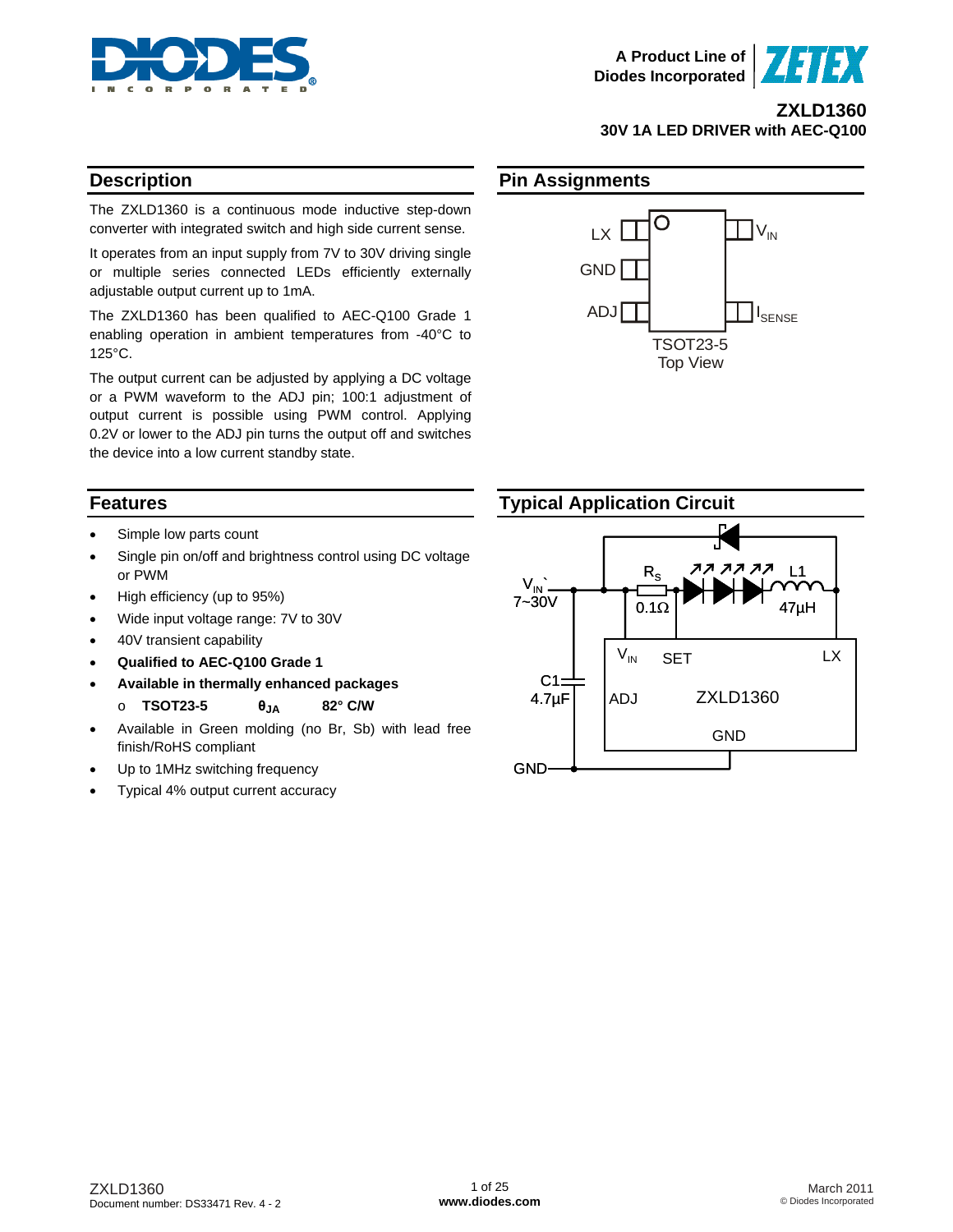



# **Block Diagram**





# **Pin Descriptions**

| <b>Name</b>     | Pin No. | <b>Description</b>                                                                                                                                                                                                                                                                                                                                                                                                                                                                                                                                                                                                                                                                                                                                                                  |  |  |  |  |
|-----------------|---------|-------------------------------------------------------------------------------------------------------------------------------------------------------------------------------------------------------------------------------------------------------------------------------------------------------------------------------------------------------------------------------------------------------------------------------------------------------------------------------------------------------------------------------------------------------------------------------------------------------------------------------------------------------------------------------------------------------------------------------------------------------------------------------------|--|--|--|--|
| LX.             |         | Drain of NDMOS switch                                                                                                                                                                                                                                                                                                                                                                                                                                                                                                                                                                                                                                                                                                                                                               |  |  |  |  |
| <b>GND</b>      | 2       | Ground (0V)                                                                                                                                                                                                                                                                                                                                                                                                                                                                                                                                                                                                                                                                                                                                                                         |  |  |  |  |
| <b>ADJ</b>      | 3       | Multi-function On/Off and brightness control pin:<br>Leave floating for normal operation. $(V_{ADJ} = V_{REF} = 1.25V$ giving nominal average output current<br>$\bullet$<br>$I_{\text{OUTnom}} = 0.1/R_{\text{S}}$<br>$\circ$<br>Drive to voltage below 0.2V to turn off output current<br>$\bullet$<br>Drive with DC voltage (0.3V < $V_{ADJ}$ < 2.5V) to adjust output current from 25% to 200% of<br>$\bullet$<br><b>I</b> OUTnom<br>Drive with PWM signal from open-collector or open-drain transistor, to adjust output current.<br>$\bullet$<br>Adjustment range 25% to 100% of $I_{\text{OUTnom}}$ for f>10kHz and 1% to 100% of $I_{\text{OUTnom}}$ for f <<br>$\bullet$<br>500Hz<br>Connect a capacitor from this pin to ground to increase soft-start time.<br>$\bullet$ |  |  |  |  |
|                 |         | (Default soft-start time = 500µs. Additional soft-start time is approximately 500µs/nF)<br>Connect resistor R <sub>S</sub> from this to V <sub>IN</sub> to define nominal average output current $I_{\text{OUTnom}}=0.1/R_{\text{S}}$                                                                                                                                                                                                                                                                                                                                                                                                                                                                                                                                               |  |  |  |  |
| <b>I</b> SENSE  | 4       | (Note: $R_{SMIN}=0.1V$ with ADJ pin open circuit)                                                                                                                                                                                                                                                                                                                                                                                                                                                                                                                                                                                                                                                                                                                                   |  |  |  |  |
| V <sub>IN</sub> | 5       | Input voltage ( $7V$ to $30V$ ). Decouple to ground with $4.7\mu$ F of higher X7R ceramic capacitor close to<br>device                                                                                                                                                                                                                                                                                                                                                                                                                                                                                                                                                                                                                                                              |  |  |  |  |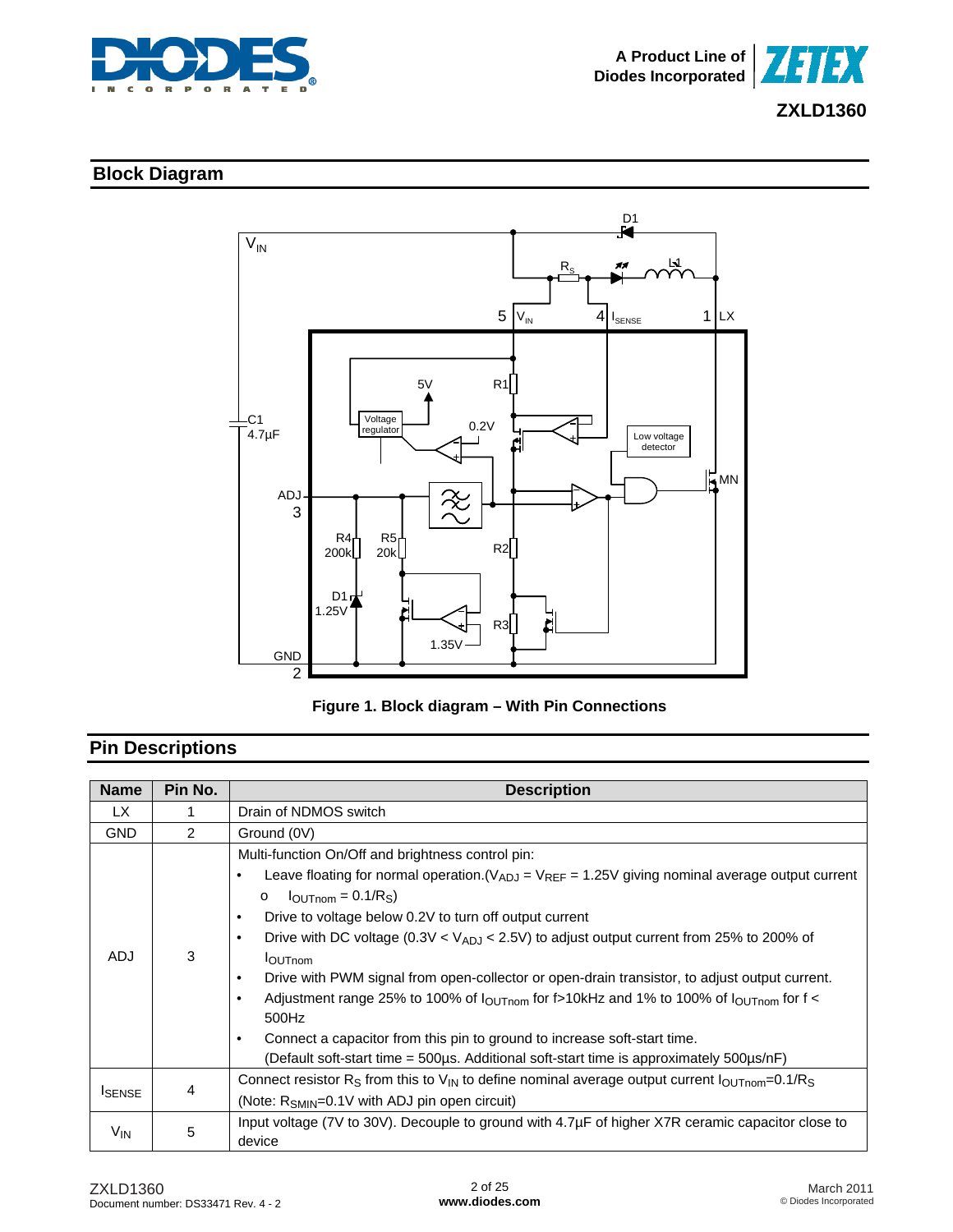



## **Absolute Maximum Ratings (Voltages to GND Unless Otherwise Stated)**

| <b>Symbol</b>                 | <b>Parameter</b>                                                           | Rating                                                        | Unit |
|-------------------------------|----------------------------------------------------------------------------|---------------------------------------------------------------|------|
| $V_{IN}$                      | Input Voltage                                                              | $-0.3$ to $+30$<br>(40V for 0.5 sec)                          | V    |
| VSENSE                        | <b>ISENSE Voltage</b>                                                      | $+0.3$ to $-5$<br>(measured with respect to V <sub>IN</sub> ) | V    |
| $V_{LX}$                      | LX Output Voltage                                                          | $-0.3$ to $+30$<br>(40V for 0.5 sec)                          | ٧    |
| VADJ                          | Adjust Pin Input Voltage                                                   | $-0.3$ to $+6$                                                | V    |
| $I_{LX}$                      | <b>Switch Output Current</b>                                               | 1.25                                                          | A    |
| P <sub>TOT</sub>              | Power Dissipation<br>(Refer to Package thermal de-rating curve on page 20) |                                                               | W    |
| $\mathsf{T}_{\texttt{ST}}$    | Storage Temperature                                                        | $-55$ to 150                                                  | °C   |
| $\mathsf{T}_{\mathsf{J}}$ max | Junction Temperature                                                       | 150                                                           | °C   |

These are stress ratings only. Operation above the absolute maximum rating may cause device failure. Operation at the absolute maximum ratings, for extended periods, may reduce device reliability.

| <b>ESD Susceptibility</b> |        |      |  |  |  |  |  |
|---------------------------|--------|------|--|--|--|--|--|
|                           | Rating | Unit |  |  |  |  |  |
| Human Body Model          | 500    |      |  |  |  |  |  |
| Machine Model             | <100   |      |  |  |  |  |  |

Semiconductor devices are ESD sensitive and may be damaged by exposure to ESD events. Suitable ESD precautions should be taken when handling and transporting these devices.

The human body model is a 100pF capacitor discharge through a 1.5kΩ resistor pin. The machine model is a 200pF capacitor discharged directly into each pin

## **Thermal Resistance**

| <b>Symbol</b>        | <b>Parameter</b>    | <b>Rating</b> | Unit |
|----------------------|---------------------|---------------|------|
| $\theta$ JA          | Junction to Ambient | 82            | °C/W |
| $\Psi_{\mathsf{JB}}$ | Junction to Board   | 33            | °C/W |

## **Recommended Operating Conditions**

| <b>Symbol</b>               | <b>Parameter</b>                                                                | Min  | <b>Max</b> | <b>Units</b> |
|-----------------------------|---------------------------------------------------------------------------------|------|------------|--------------|
| $V_{IN}$                    | Input Voltage Range                                                             |      | 30         | V            |
| $I_{LX}$                    | Maximum recommended continuous/RMS switch current                               |      |            | A            |
| V <sub>ADJ</sub>            | External control voltage range on ADJ pin for DC brightness<br>control (Note 2) | 0.3  | 2.5        | V            |
| V <sub>ADJoff</sub>         | DC voltage on ADJ pin to ensure devices is off                                  |      | 0.25       |              |
| t <sub>ONmin</sub> _REC     | Recommended minimum switch "ON" time                                            |      | 800        | ns           |
| $f_{\text{L}X \text{ max}}$ | Recommended maximum operating frequency (Note 1)                                |      | 625        | kHz          |
| $D_{LX}$                    | Duty cycle range                                                                | 0.01 | 0.99       |              |
| $T_A$                       | Ambient operating temperature range                                             | -40  | 125        | °C           |

Notes: 1. ZXLD1360 will operate at higher frequencies but due to propagation delays accuracy will be affected.

2.100% brightness corresponds to  $V_{ADJ} = V_{ADJ(nom)} = V_{REF}$  (~1.25V). Driving the ADJ pin above  $V_{REF}$  will increase the  $V_{SENSE}$  threshold and output current proportionally.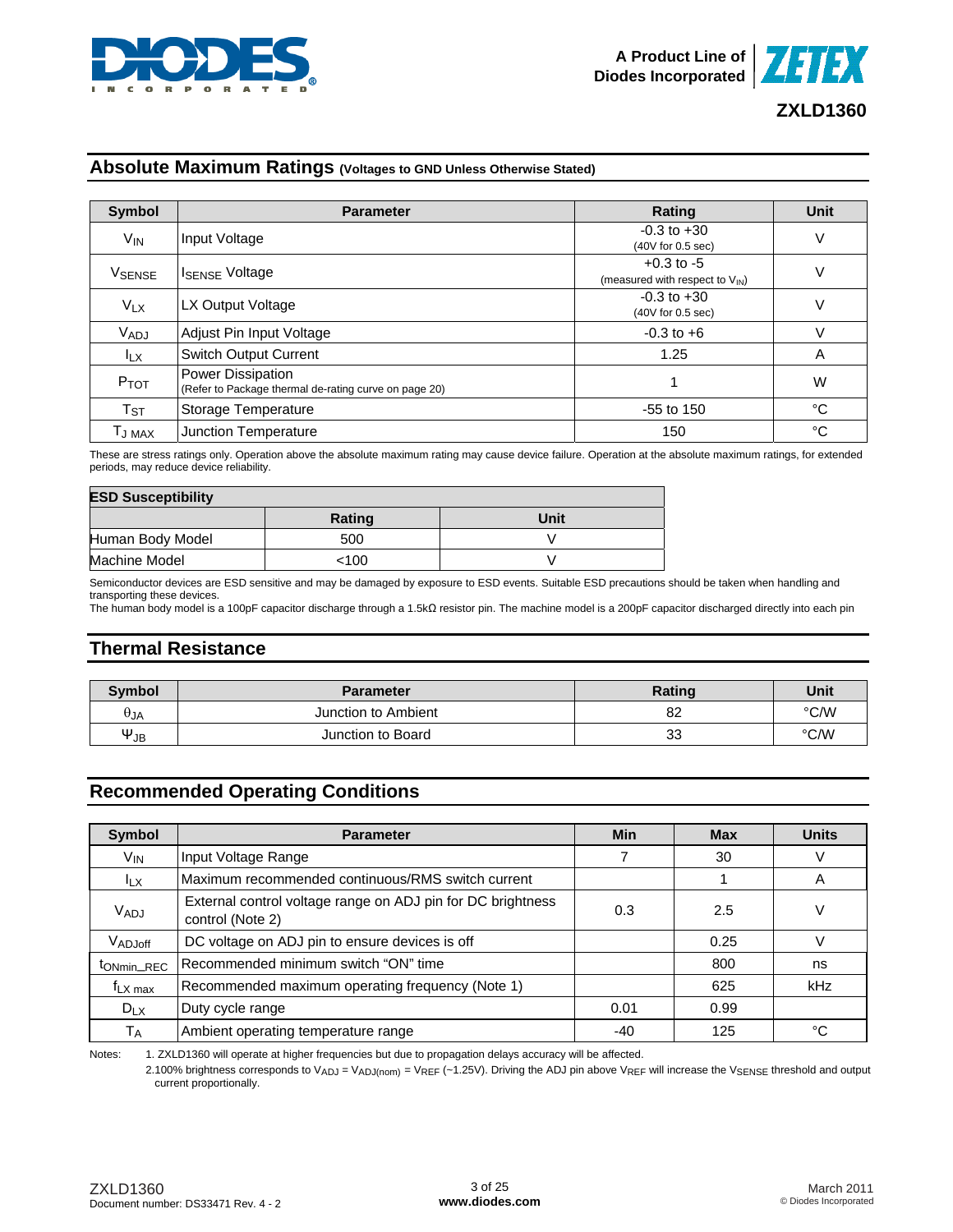



## **Electrical Characteristics** (Test conditions: V<sub>IN</sub> = 12V, T<sub>A</sub> = 25°C, unless otherwise specified. Note 3)

| <b>Symbol</b>              | <b>Parameter</b>                                                                            | <b>Condition</b>                                                                                                    | Min.        | Typ.  | Max.      | <b>Unit</b> |
|----------------------------|---------------------------------------------------------------------------------------------|---------------------------------------------------------------------------------------------------------------------|-------------|-------|-----------|-------------|
| $V_{\text{SU}}$            | Internal regulator start-up threshold                                                       | $V_{IN}$ rising                                                                                                     |             | 5.65  |           | V           |
| $\mathsf{V}_{\mathsf{SD}}$ | Internal regulator shutdown threshold                                                       | V <sub>IN</sub> falling                                                                                             |             | 5.55  |           | V           |
| <b>INQoff</b>              | Quiescent supply current with output off                                                    | ADJ pin grounded                                                                                                    |             | 20    | 40        | μA          |
| <b>I</b> INQon             | Quiescent supply current with output switching                                              | ADJ pin floating<br>$f = 250$ kHz                                                                                   |             | 1.8   | 5.0       | mA          |
| <b>VSENSE</b>              | Mean current sense threshold voltage<br>(Defines LED current setting accuracy)              | Measured on ISENSE pin<br>with respect to VIN<br>$V_{ADJ} = 1.25V$                                                  | 95          | 100   | 105       | mV          |
| V <sub>SENSEHYS</sub>      | Sense threshold hysteresis                                                                  |                                                                                                                     |             | ±15   |           | $\%$        |
| <b>I</b> SENSE             | I <sub>SENSE</sub> pin input current                                                        | $V_{\text{SENSE}} = V_{\text{IN}} - 0.1$                                                                            |             | 1.25  | 10        | μA          |
| <b>V<sub>REF</sub></b>     | Internal reference voltage                                                                  | Measured on ADJ pin<br>with pin floating                                                                            |             | 1.25  |           | V           |
| $\Delta V_{REF}/\Delta T$  | Temperature coefficient of VREF                                                             |                                                                                                                     |             | 50    |           | ppm/°C      |
| VADJ                       | External control voltage range on ADJ pin for DC<br>brightness control (Note 2)             |                                                                                                                     | 0.3         |       | 2.5       | V           |
| VADJoff                    | DC voltage on ADJ pin to switch device from<br>active (on) state to quiescent (off) state   | VADJ falling                                                                                                        | 0.15        | 0.2   | 0.25      | V           |
| VADJon                     | DC voltage on ADJ pin to switch device from<br>quiescent (off) state to active (on) state   | VADJ rising                                                                                                         | 0.2         | 0.25  | 0.3       | V           |
| R <sub>ADJ</sub>           | Resistance between ADJ pin and VREF                                                         | $0 < V_{ADJ} < V_{REF}$<br>$V_{ADJ}$ > $V_{REF}$ +100mV                                                             | 135<br>13.5 |       | 250<br>25 | kΩ          |
| <b>I</b> LXmean            | Continuous LX switch current                                                                |                                                                                                                     |             |       | 1         | A           |
| $R_{LX}$                   | LX switch 'On' resistance                                                                   | @ I <sub>LX</sub> =0.55A                                                                                            |             | 0.5   | 1.0       | Ω           |
| $I_{LX(leak)}$             | LX switch leakage current                                                                   |                                                                                                                     |             |       | 5         | μA          |
| $D_{\text{PWM(LF)}}$       | Duty cycle range of PWM signal applied to ADJ<br>pin during low frequency PWM dimming mode  | PWM frequency <500Hz<br>PWM amplitude = $V_{REF}$                                                                   | 0.01        |       | 1         |             |
|                            | Brightness control range                                                                    | Measured on ADJ pin                                                                                                 |             | 100:1 |           |             |
| $D_{\text{PWM(HF)}}$       | Duty cycle range of PWM signal applied to ADJ<br>pin during high frequency PWM dimming mode | PWM frequency >10kHz<br>PWM amplitude = $V_{REF}$                                                                   | 0.16        |       | 1         |             |
|                            | Brightness control range                                                                    | Measured on ADJ pin                                                                                                 |             | 5:1   |           |             |
| $t_{SS}$                   | Soft start time                                                                             | Time taken for output<br>current to reach 90% of<br>final value after voltage<br>on ADJ pin has risen<br>above 0.3V |             | 500   |           | μs          |
| $f_{\text{L}X}$            | Operating frequency<br>(See graphs for more details)                                        | ADJ pin floating<br>$L = 33\mu H (0.093V)$<br>$I_{OUT} = 1A \tQ \tV_{LED} = 3.6V$<br>Driving 1 LED                  |             | 280   |           | kHz         |
| t <sub>OFFMIN</sub>        | Minimum switch off-time                                                                     |                                                                                                                     |             | 200   |           | ns          |
| t <sub>ONMIN</sub>         | Minimum switch on-time                                                                      |                                                                                                                     |             | 240   |           | ns          |
| t <sub>PD</sub>            | Internal comparator propagation delay                                                       |                                                                                                                     |             | 50    |           | ns          |

Notes: 3. Production testing of the device is performed at 25°C. Functional operation of the device and parameters specified over a -40°C to +125°C temperature range, are guaranteed by design, characterization and process control.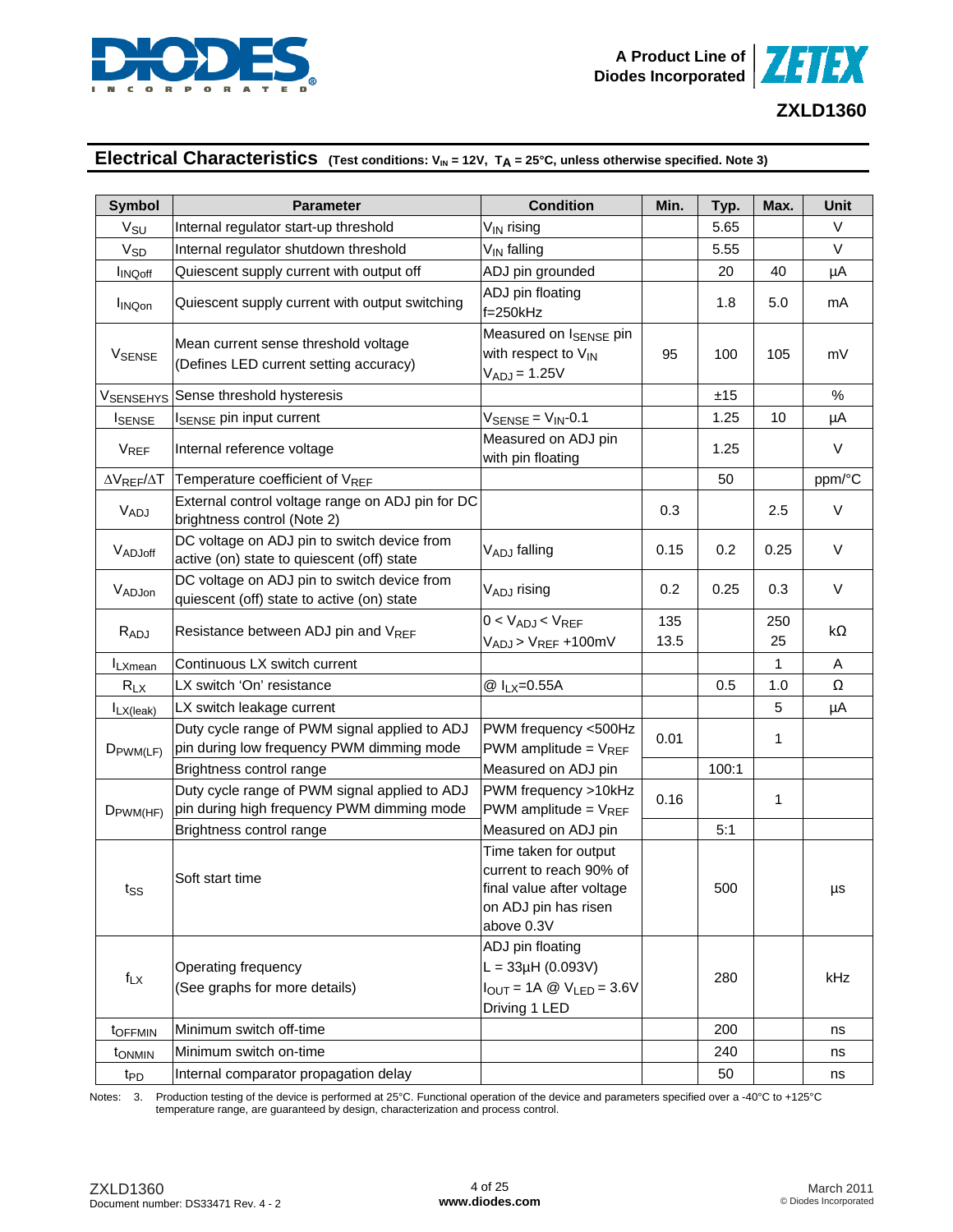

## **Device Description**

The device, in conjunction with the coil (L1) and current sense resistor (RS), forms a self-oscillating continuous-mode buck converter.

#### **Device operation** (refer to Figure 1 - Block diagram and Figure 2 Operating waveforms)

Operation can be best understood by assuming that the ADJ pin of the device is unconnected and the voltage on this pin (VADJ) appears directly at the (+) input of the comparator.

When input voltage V<sub>IN</sub> is first applied, the initial current in L1 and R<sub>S</sub> is zero and there is no output from the current sense circuit. Under this condition, the (-) input to the comparator is at ground and its output is high. This turns MN on and switches the LX pin low, causing current to flow from  $V_{\text{IN}}$  to ground, via R<sub>S</sub>, L1 and the LED(s). The current rises at a rate determined by V<sub>IN</sub> and L1 to produce a voltage ramp (V<sub>SENSE</sub>) across R<sub>S</sub>. The supply referred voltage V<sub>SENSE</sub> is forced across internal resistor R1 by the current sense circuit and produces a proportional current in internal resistors R2 and R3. This produces a ground referred rising voltage at the (-) input of the comparator. When this reaches the threshold voltage ( $V_{ADJ}$ ), the comparator output switches low and MN turns off. The comparator output also drives another NMOS switch, which bypasses internal resistor R3 to provide a controlled amount of hysteresis. The hysteresis is set by R3 to be nominally 15% of  $V_{ADJ}$ .

When MN is off, the current in L1 continues to flow via D1 and the LED(s) back to  $V_{IN}$ . The current decays at a rate determined by the LED(s) and diode forward voltages to produce a falling voltage at the input of the comparator. When this voltage returns to  $V_{ADJ}$ , the comparator output switches high again. This cycle of events repeats, with the comparator input ramping between limits of  $V_{ADJ}$   $\pm$  15%.

#### **Switching thresholds**

With  $V_{ADJ}$  =  $V_{REF}$ , the ratios of R1, R2 and R3 define an average  $V_{SENSE}$  switching threshold of 100mV (measured on the  $I_{\text{SENSE}}$  pin with respect to  $V_{\text{IN}}$ ). The average output current  $I_{\text{OUTnom}}$  is then defined by this voltage and RS according to:

 $I<sub>OUTnom</sub> = 100mV/R<sub>S</sub>$ Nominal ripple current is  $±15mV/R<sub>S</sub>$ 

#### **Adjusting output current**

The device contains a low pass filter between the ADJ pin and the threshold comparator and an internal current limiting resistor (200kV nom) between ADJ and the internal reference voltage. This allows the ADJ pin to be overdriven with either DC or pulse signals to change the  $V_{\text{SENSE}}$  switching threshold and adjust the output current. The filter is third order, comprising three sections, each with a cut-off frequency of nominally 4kHz.

Details of the different modes of adjusting output current are given in the applications section.

#### **Output shutdown**

The output of the low pass filter drives the shutdown circuit. When the input voltage to this circuit falls below the threshold (0.2V nom.), the internal regulator and the output switch are turned off. The voltage reference remains powered during shutdown to provide the bias current for the shutdown circuit. Quiescent supply current during shutdown is nominally 20mA and switch leakage is below 5mA.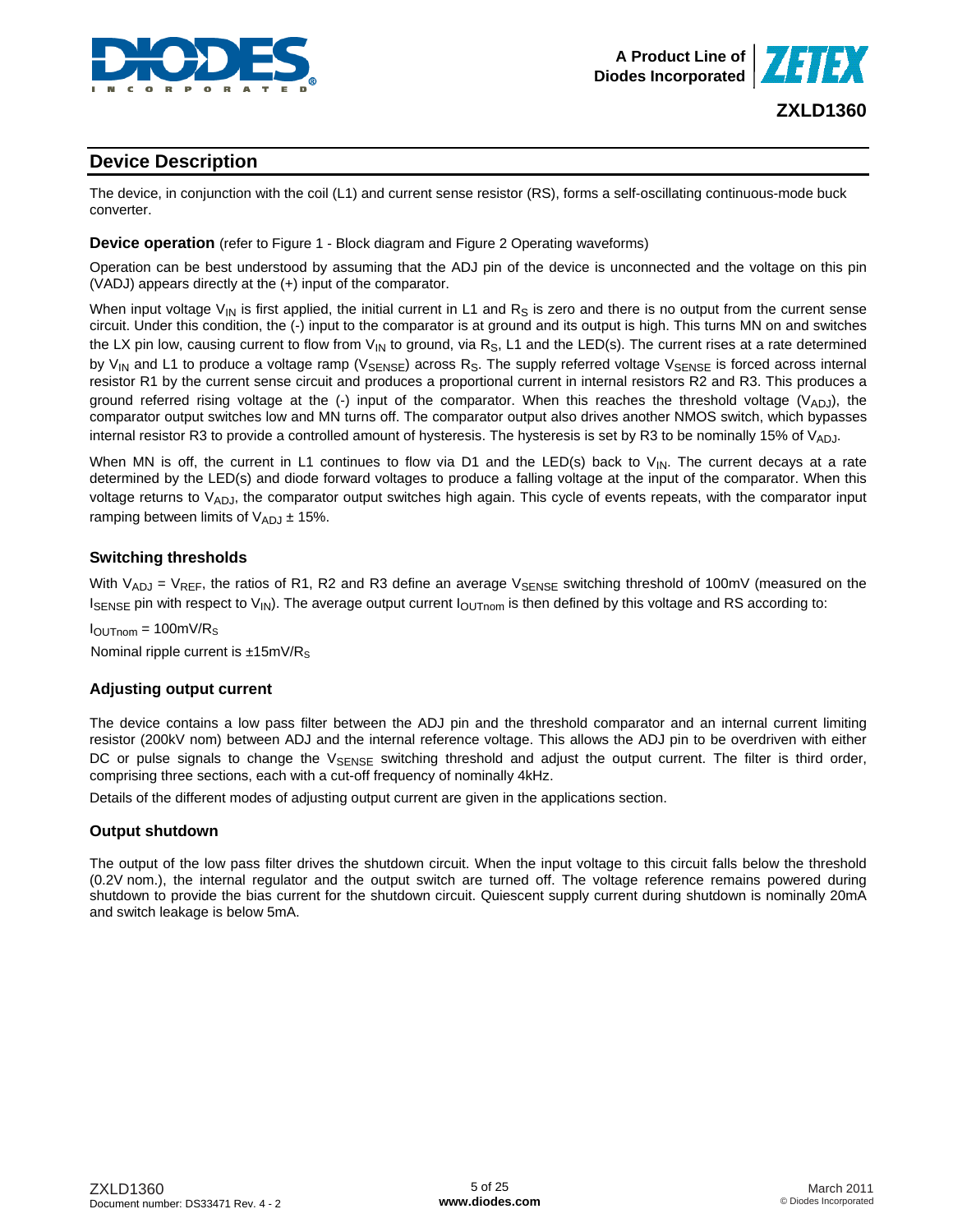



## **Device Description**



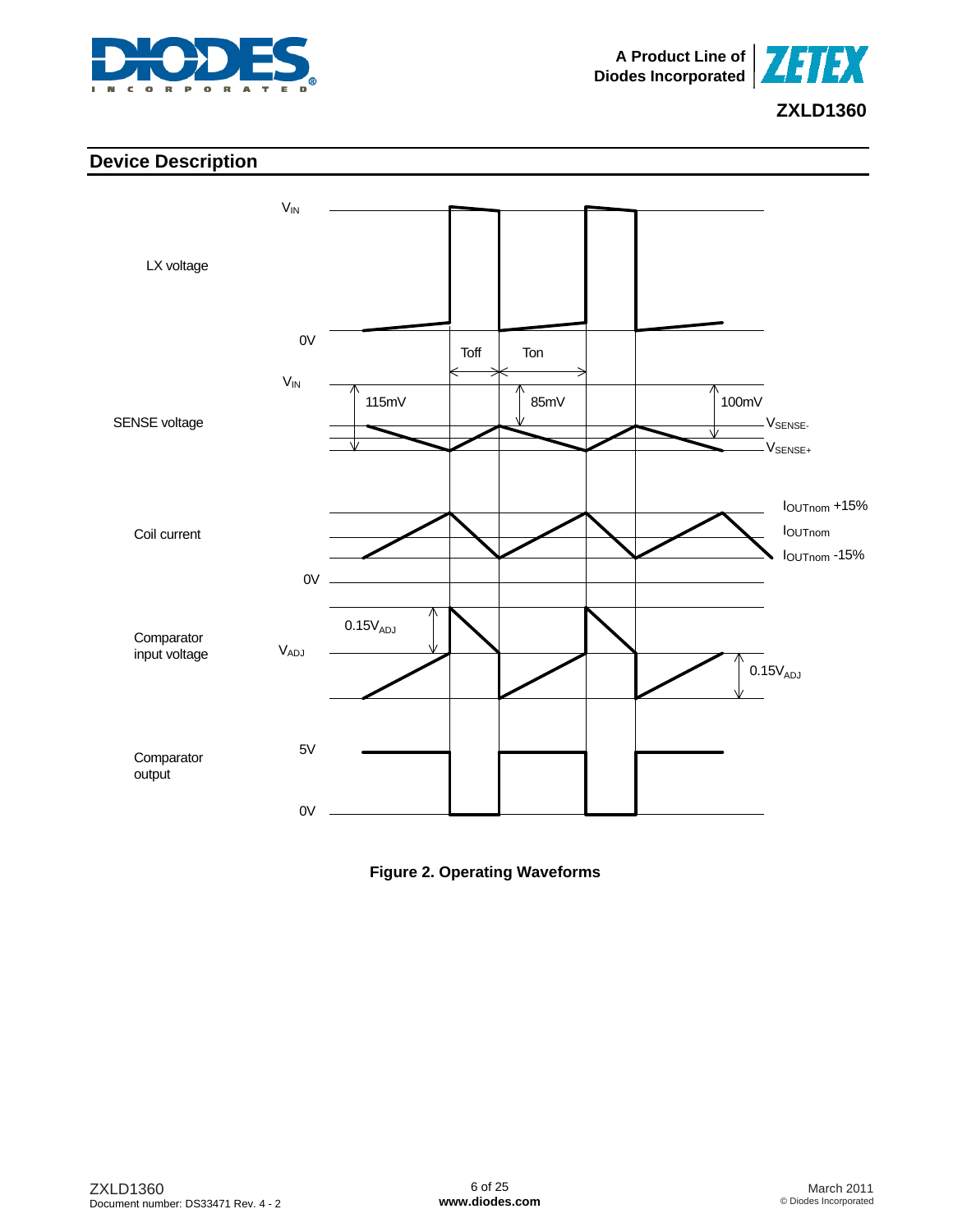



## **Device Description (cont.)**



## Actual operating waveforms [V<sub>IN</sub>=30V, R<sub>S</sub>=0.1V, L=33µH]

Normal operation. Output current (Ch1) and LX voltage (Ch2)



ZXLD1360 Document number: DS33471 Rev. 4 - 2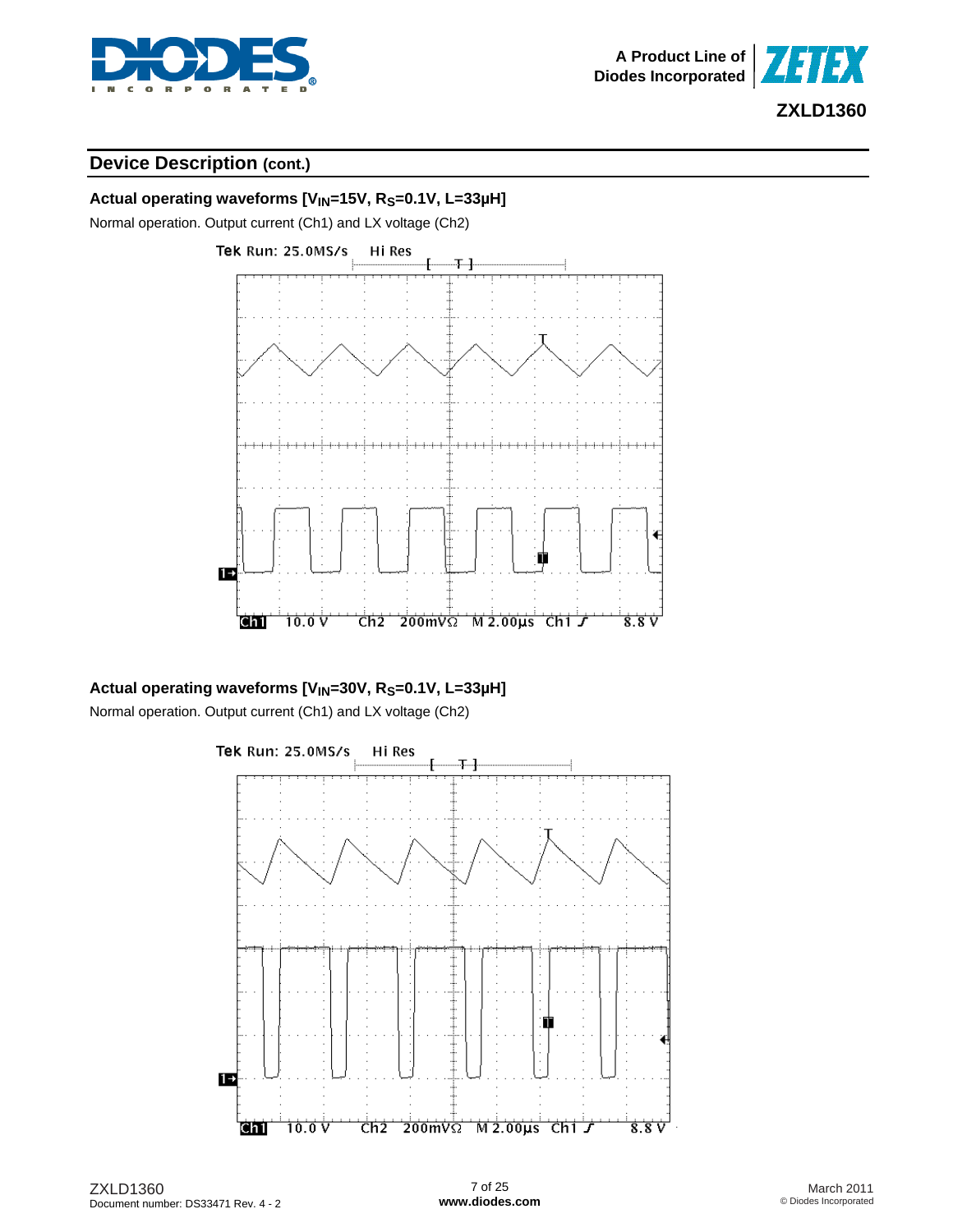



## **Typical Operating Characteristics**









 $+$  1 LED  $+$  2 LEDs  $+$  3 LEDs  $+$  4 LEDs  $+$  5 LEDs  $+$  6 LEDs  $+$  7 LEDs  $-$  8 LEDs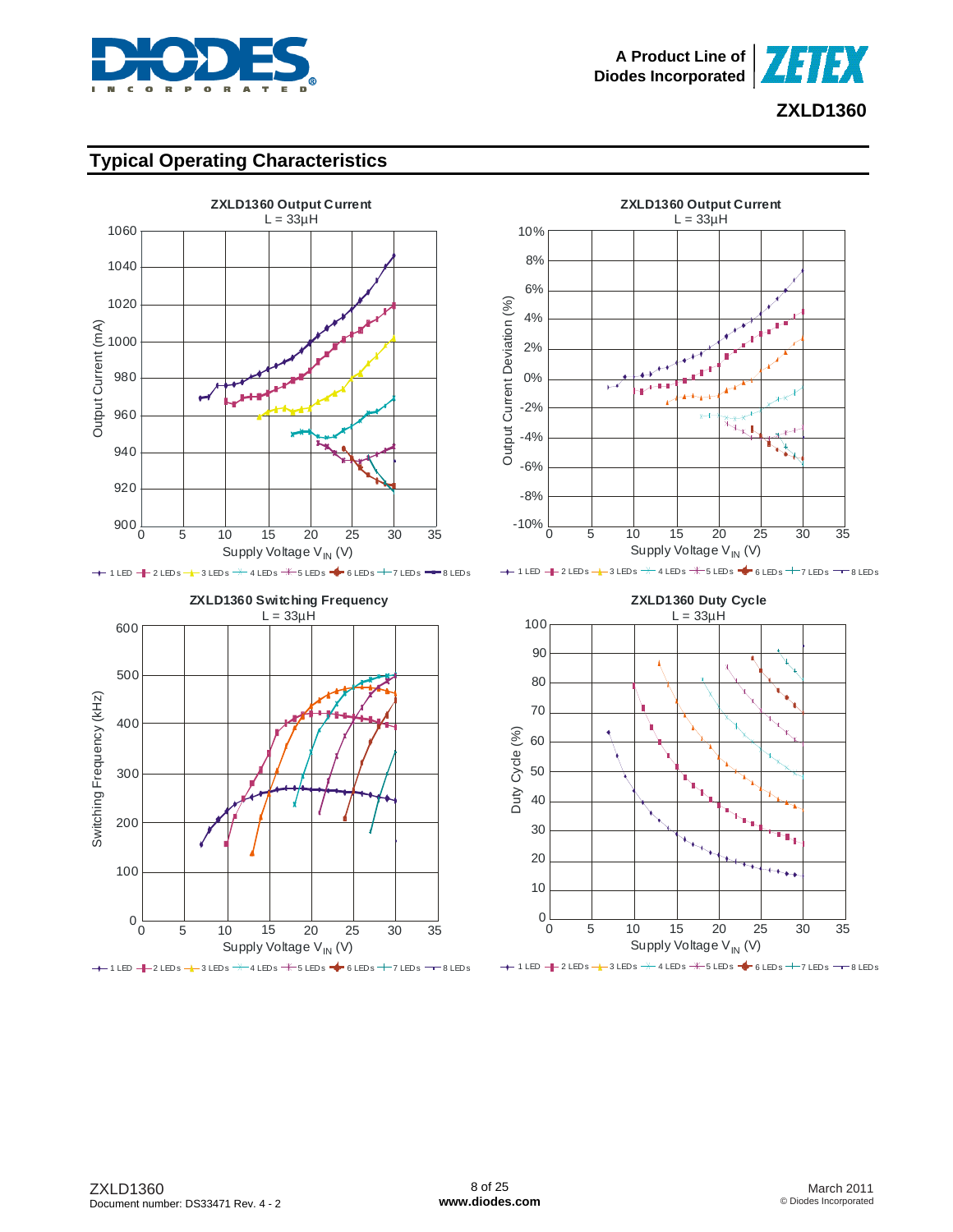



## **Typical Operating Characteristics (Cont.)**



0 5 10 15 20 25 30 35 Supply Voltage V<sub>IN</sub> (V)  $+$  1 LED  $+$  2 LEDs  $+$  3 LEDs  $+$  4 LEDs  $+$  5 LEDs  $+$  6 LEDs  $+$  7 LEDs  $-$  8 LEDs



 $+$  1 LED  $+$  2 LEDs  $+$  3 LEDs  $+$  4 LEDs  $+$  5 LEDs  $+$  6 LEDs  $+$  7 LEDs  $-$  8 LEDs



 $+$  1 LED  $+$  2 LEDs  $+$  3 LEDs  $+$  4 LEDs  $+$  5 LEDs  $+$  6 LEDs  $+$  7 LEDs  $-$  8 LEDs

 $0\frac{L}{0}$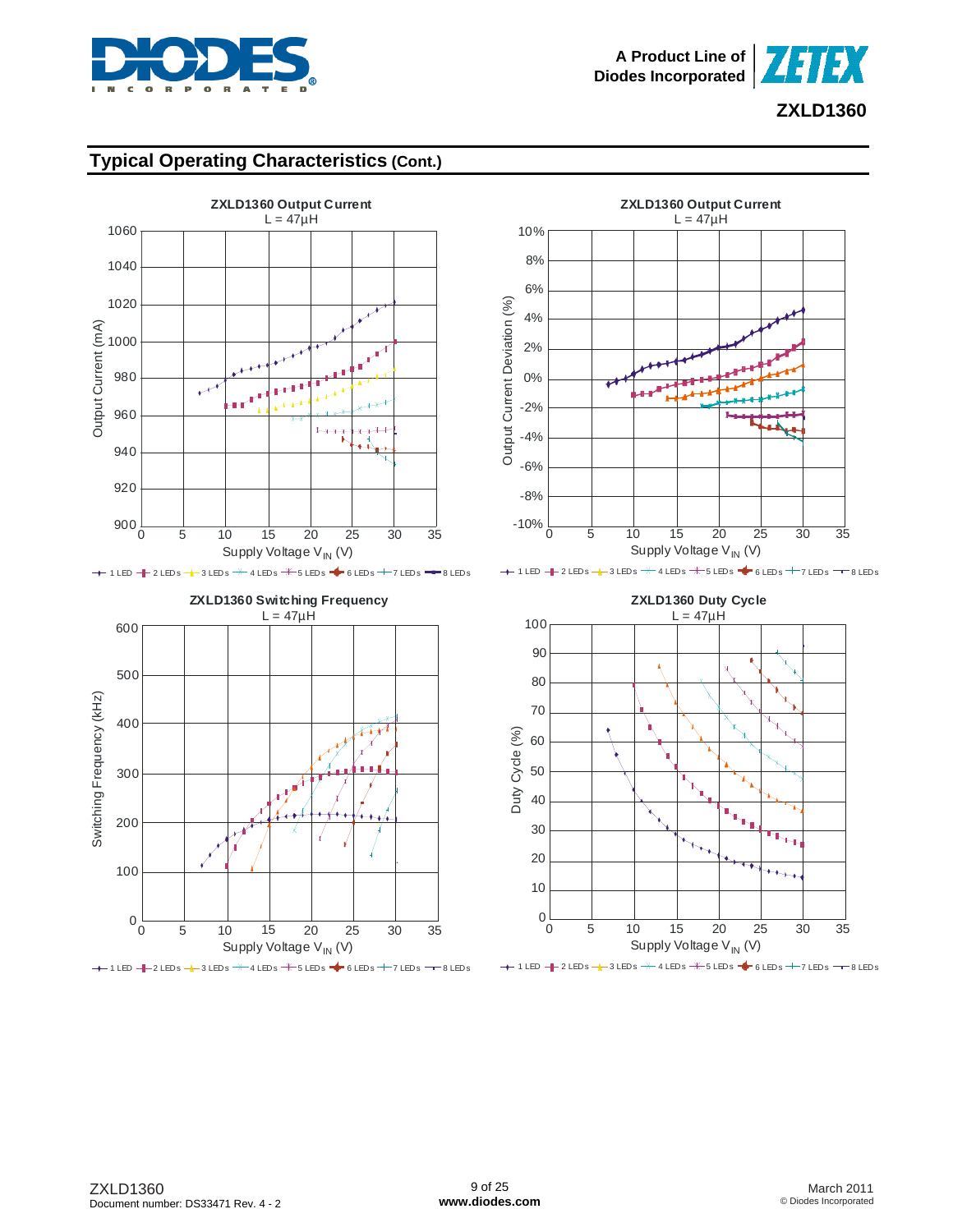



## **Typical Operating Characteristics (Cont.)**

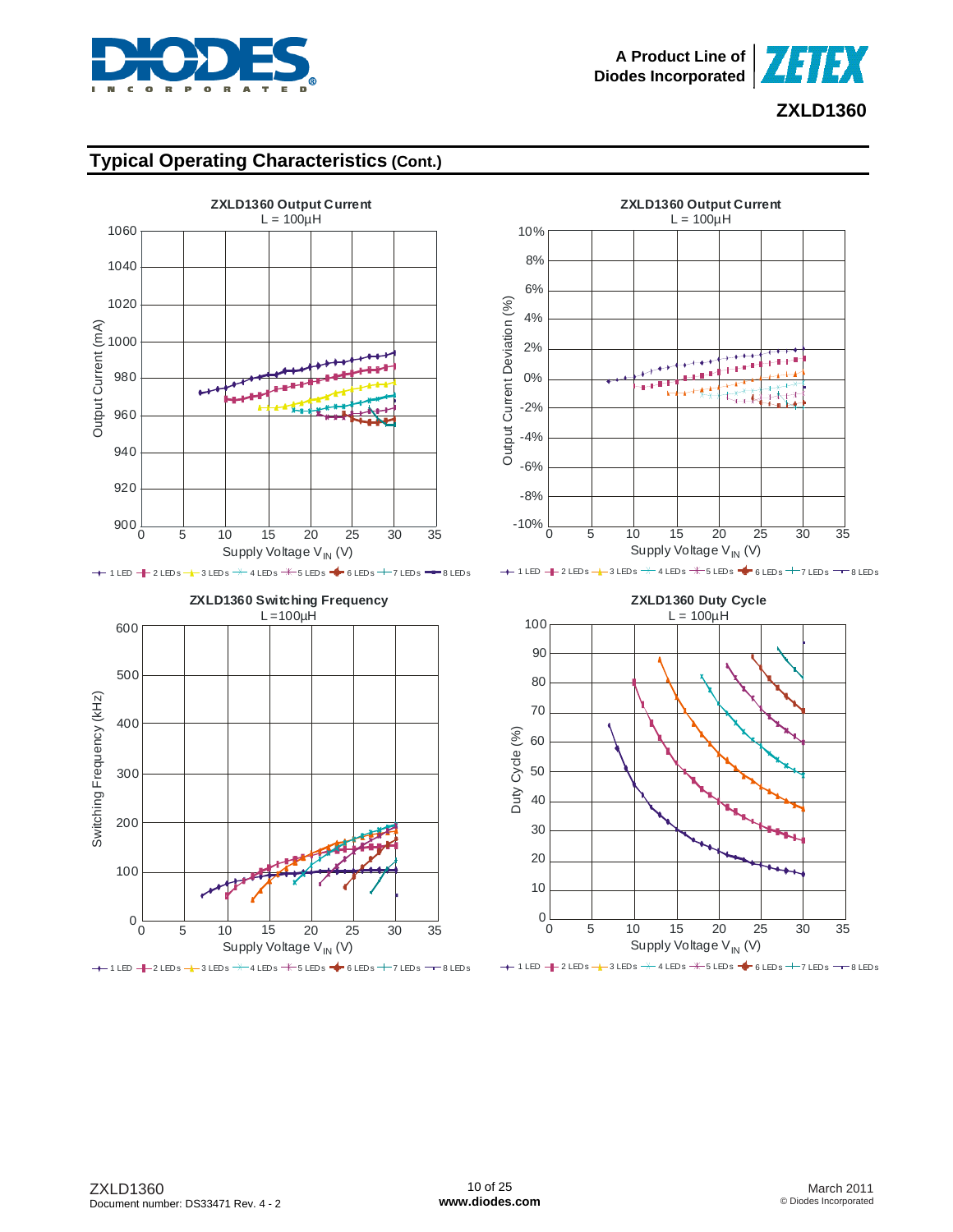



# **Typical Operating Characteristics (Cont.)**



**[www.diodes.com](http://www.diodes.com)**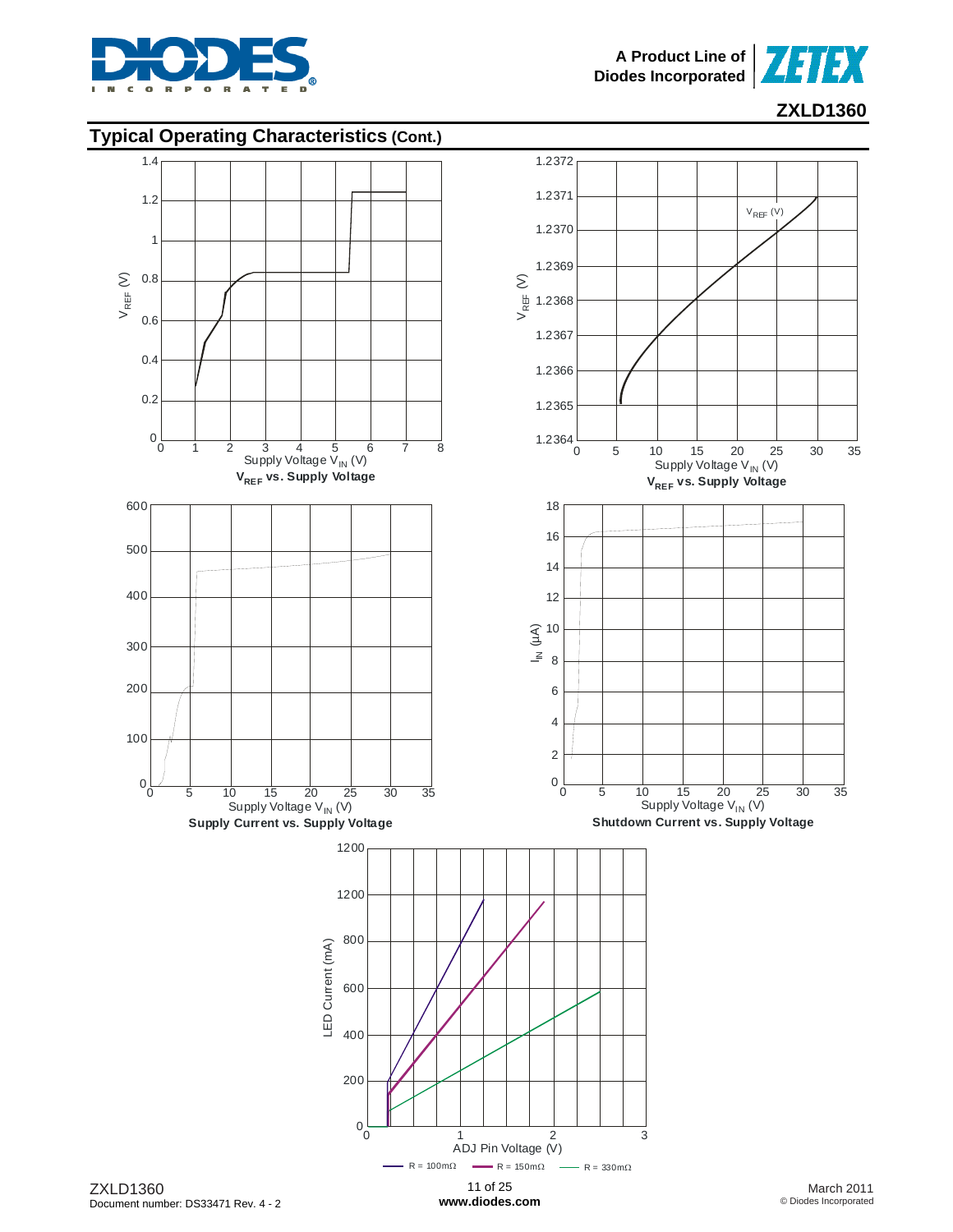



## **Typical Operating Characteristics (Cont.)**





ZXLD1360 Document number: DS33471 Rev. 4 - 2

March 2011 © Diodes Incorporated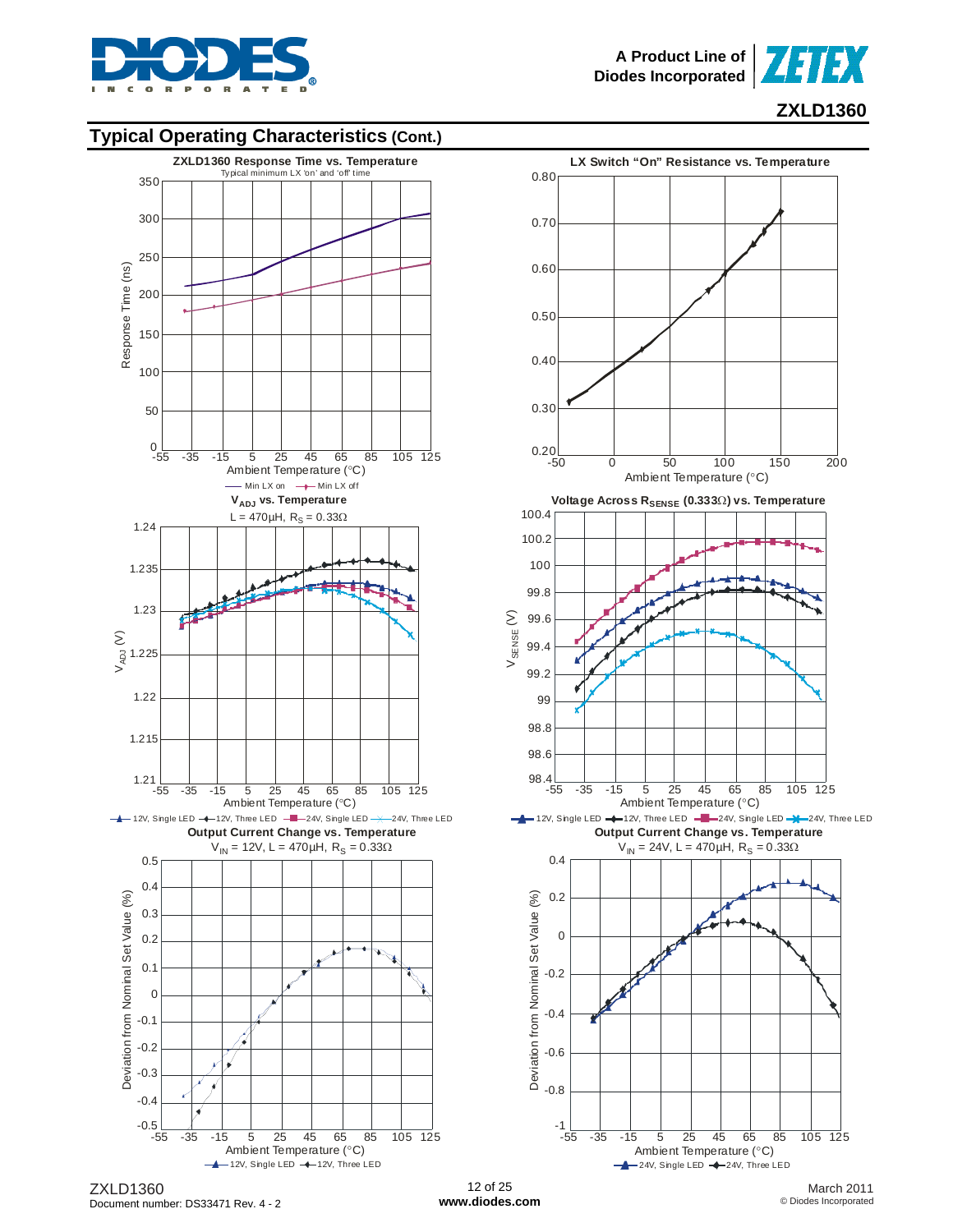



## **Application Information**

### **Setting nominal average output current with external resistor RS**

The nominal average output current in the LED(s) is determined by the value of the external current sense resistor  $(R<sub>S</sub>)$ connected between  $V_{IN}$  and  $I_{SENSE}$  and is given by:

## **IOUTnom = 0.1/RS [for RS** > **0.1**Ω**]**

The table below gives values of nominal average output current for several preferred values of current setting resistor  $(R_S)$  in the typical application circuit shown on page 1:

| $R_S(\Omega)$ | <b>Nominal average</b><br>output current (mA) |
|---------------|-----------------------------------------------|
| 0.1           | 1000                                          |
| 0.13          | 760                                           |
| 0.15          |                                               |

The above values assume that the ADJ pin is floating and at a nominal voltage of  $V_{REF}$  (=1.25V). Note that  $R_S = 0.1V$  is the minimum allowed value of sense resistor under these conditions to maintain switch current below the specified maximum value.

It is possible to use different values of  $R_S$  if the ADJ pin is driven from an external voltage. (See next section).

### **Output current adjustment by external DC control voltage**

The ADJ pin can be driven by an external dc voltage  $(V_{ADJ})$ , as shown, to adjust the output current to a value above or below the nominal average value defined by  $R_S$ .



The nominal average output current in this case is given by:

### **IOUTdc = (VADJ /1.25) x (100mV/RS) [for 0.3< VADJ <2.5V]**

Note that 100% brightness setting corresponds to  $V_{ADJ} = V_{REF}$ . When driving the ADJ pin above 1.25V, R<sub>S</sub> must be increased in proportion to prevent  $I_{\text{OUTdc}}$  exceeding 550mA maximum.

The input impedance of the ADJ pin is 50kΩ ±25% for voltages below V<sub>REF</sub> and 20kΩ ±25% for voltages above V<sub>REF</sub> +100mV.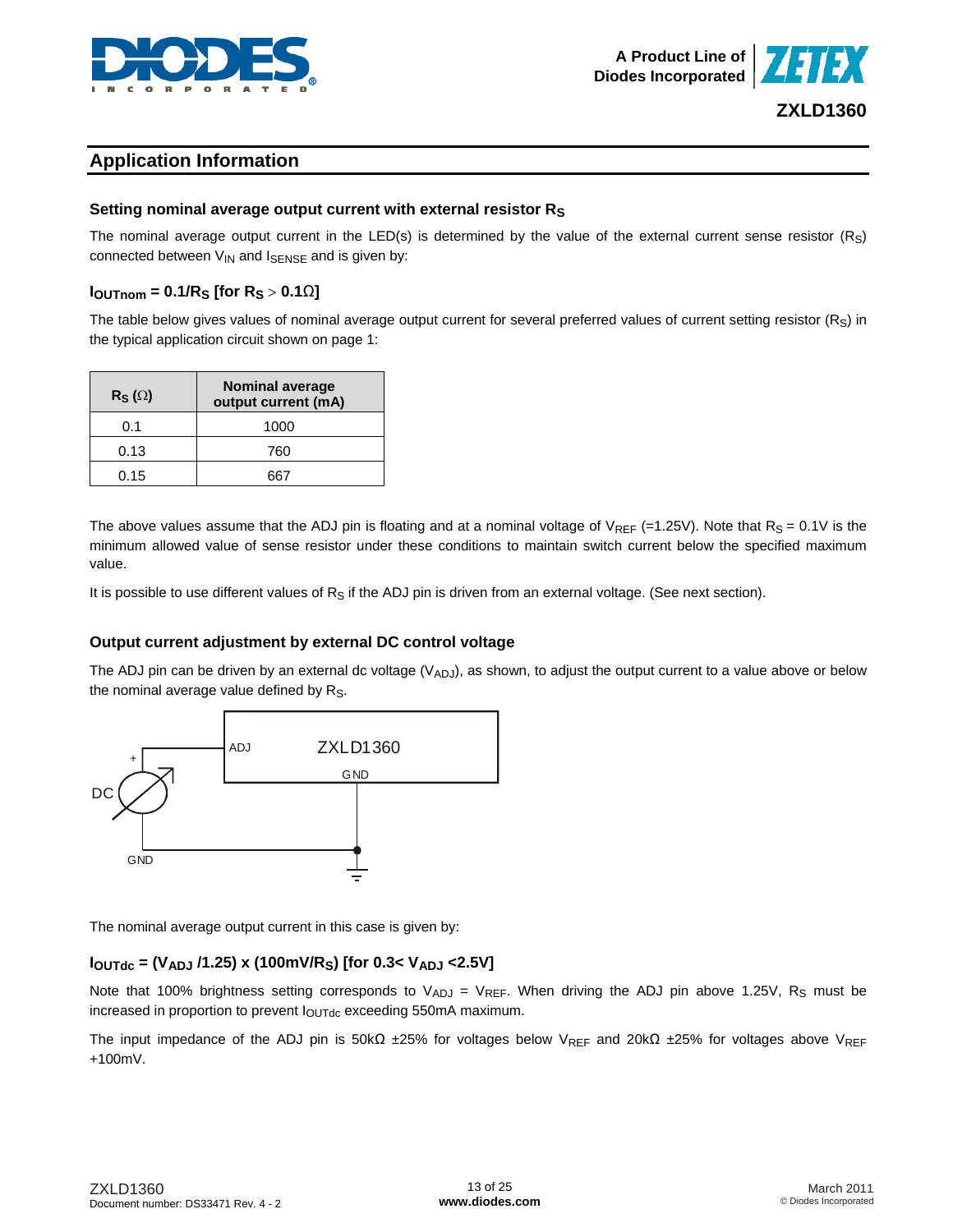

## **Directly driving ADJ input**

A Pulse Width Modulated (PWM) signal with duty cycle D<sub>PWM</sub> can be applied to the ADJ pin, as shown below, to adjust the output current to a value above or below the nominal average value set by resistor  $R_S$ :



## **Driving the ADJ input via open collector transistor**

The recommended method of driving the ADJ pin and controlling the amplitude of the PWM waveform is to use a small NPN switching transistor as shown below:



This scheme uses the 200k resistor between the ADJ pin and the internal voltage reference as a pull-up resistor for the external transistor.

## **Driving the ADJ input from a microcontroller**

Another possibility is to drive the device from the open drain output of a microcontroller. The diagram below shows one method of doing this:



If the NMOS transistor within the microcontroller has high Drain / Source capacitance, this arrangement can inject a negative spike into ADJ input of the 1360 and cause erratic operation but the addition of a Schottky clamp diode (cathode to ADJ) to ground and inclusion of a series resistor (10k) will prevent this. See the section on PWM dimming for more details of the various modes of control using high frequency and low frequency PWM signals.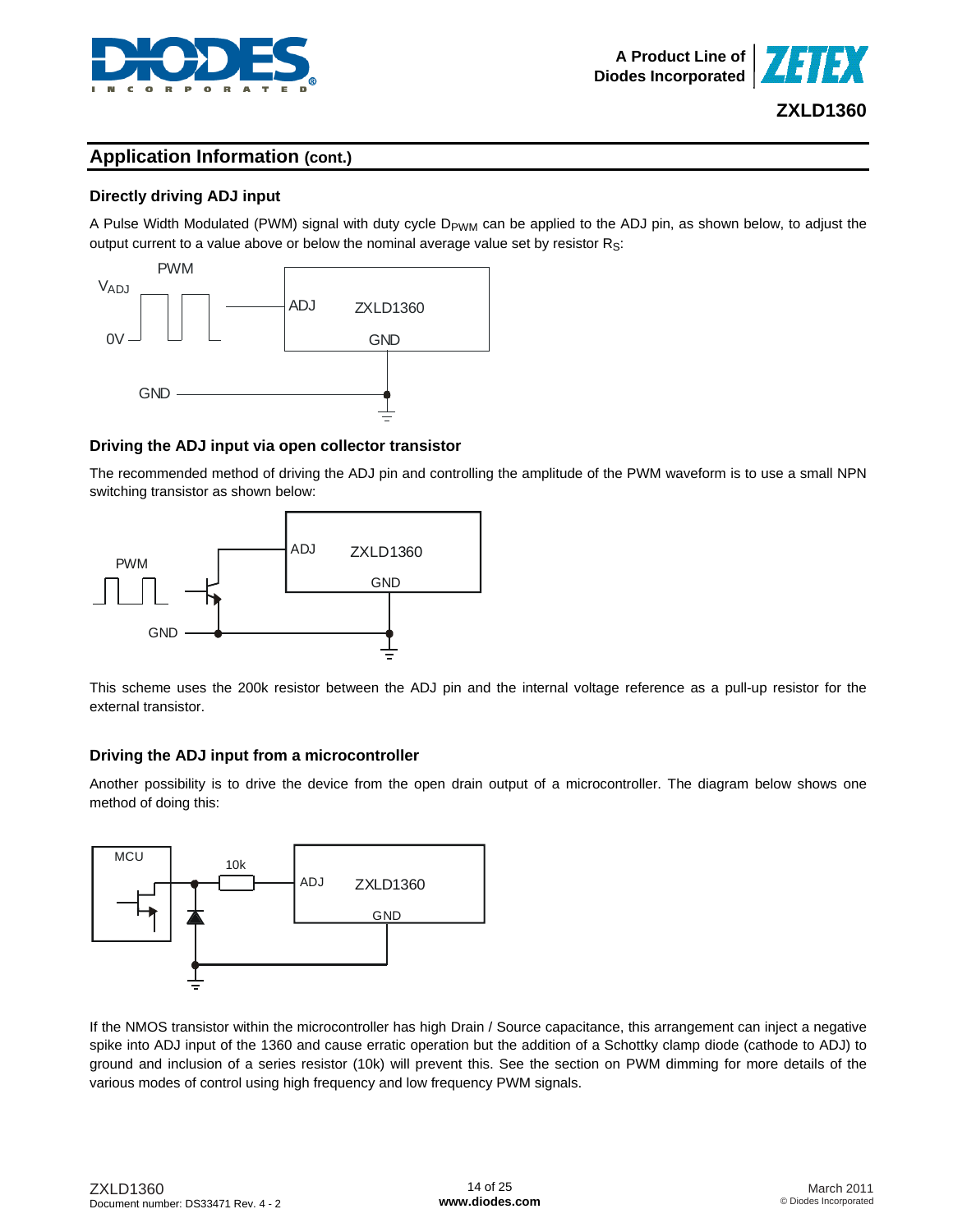



#### **Shutdown Mode**

Taking the ADJ pin to a voltage below 0.2V for more than approximately 100µs will turn off the output and supply current to a low standby level of 20µA nominal.

Note that the ADJ pin is not a logic input. Taking the ADJ pin to a voltage above  $V_{REF}$  will increase output current above the 100% nominal average value. (See graphs for details).

#### **Soft-start**

The device has inbuilt soft-start action due to the delay through the PWM filter. An external capacitor from the ADJ pin to ground will provide additional soft-start delay, by increasing the time taken for the voltage on this pin to rise to the turn-on threshold and by slowing down the rate of rise of the control voltage at the input of the comparator. With no external capacitor, the time taken for the output to reach 90% of its final value is approximately 500μs. Adding capacitance increases this delay by approximately 0.5ms/nF. The graph below shows the variation of soft-start time for different values of capacitor.



#### Actual operating waveforms [V<sub>IN</sub>=15V, R<sub>S</sub>=0.1V, L=33µH, 0nF on ADJ]

Soft-start operation. Output current (Ch2) and LX voltage (Ch1)



The trace above shows the typical soft startup time  $(t_{\rm SS})$  of 500µs with no additional capacitance added to the ADJ pin.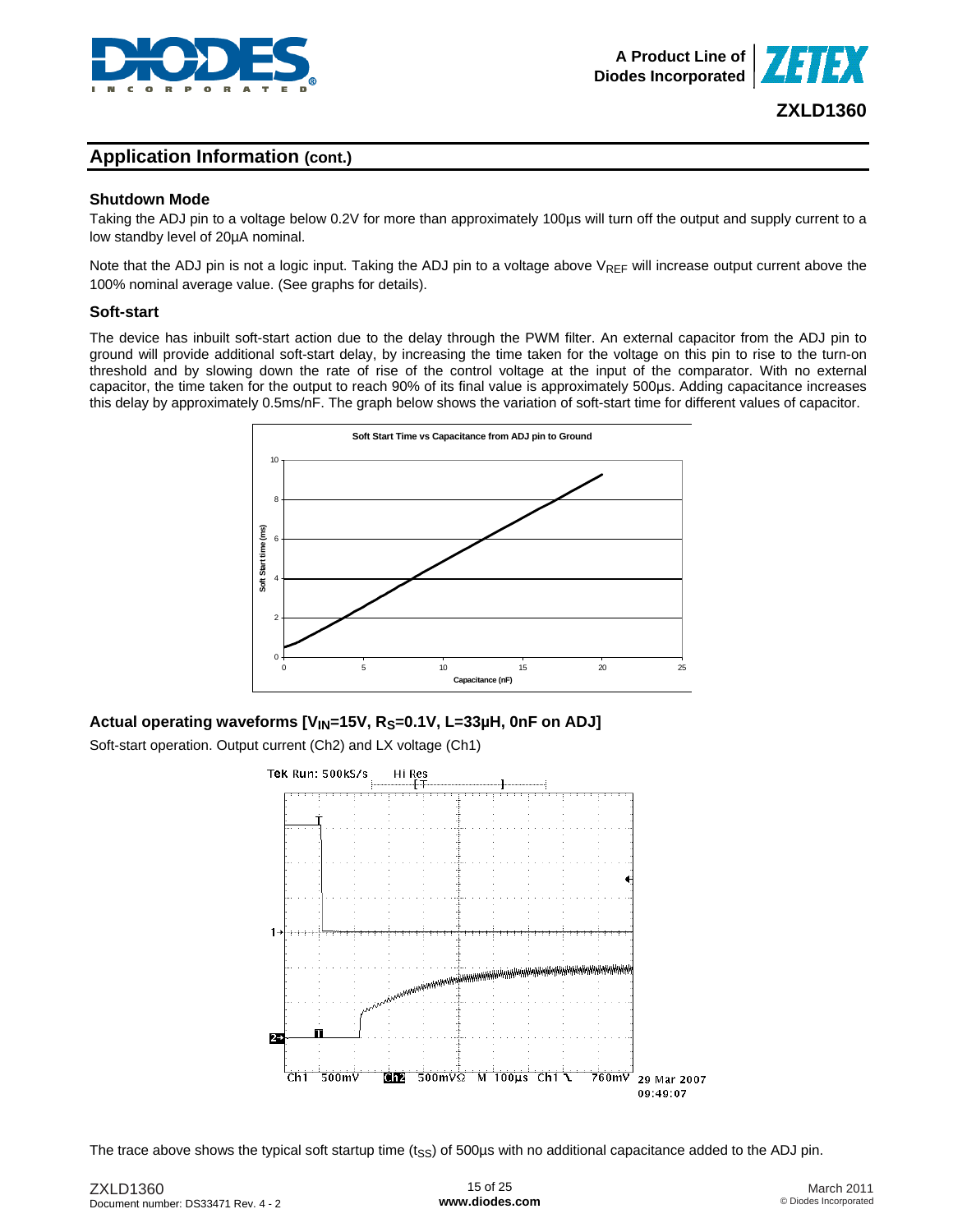

This time has been extended on the trace below by adding a 100nF ceramic capacitor which gives a soft start time of 40 milliseconds approximately.

### **Actual operating waveforms [VIN=15V, RS=0.1**V**, L=33μH, 100nF on ADJ]**

Soft-start operation. Output current (CH2) and LX voltage (Ch1)



#### **Inherent open-circuit LED protection**

If the connection to the LED(s) is open-circuited, the coil is isolated from the LX pin of the chip, so the device will not be damaged, unlike in many boost converters, where the back EMF may damage the internal switch by forcing the drain above its breakdown voltage.

#### **Capacitor selection**

A low ESR capacitor should be used for input decoupling, as the ESR of this capacitor appears in series with the supply source impedance and lowers overall efficiency. This capacitor has to supply the relatively high peak current to the coil and smooth the current ripple on the input supply. A minimum value of 4.7µF is acceptable if the input source is close to the device, but higher values will improve performance at lower input voltages, especially when the source impedance is high. The input capacitor should be placed as close as possible to the IC.

For maximum stability over temperature and voltage, capacitors with X7R, X5R, or better dielectric are recommended. Capacitors with Y5V dielectric are not suitable for decoupling in this application and should **NOT** be used.

A suitable Murata capacitor would be GRM42-2X7R475K-50.

The following web sites are useful when finding alternatives:

[www.murata.com](http://www.murata.com) 

[www.t-yuden.com](http://www.t-yuden.com) 

[www.kemet.com](http://www.kemet.com) 

[www.avxcorp.com](http://www.avxcorp.com)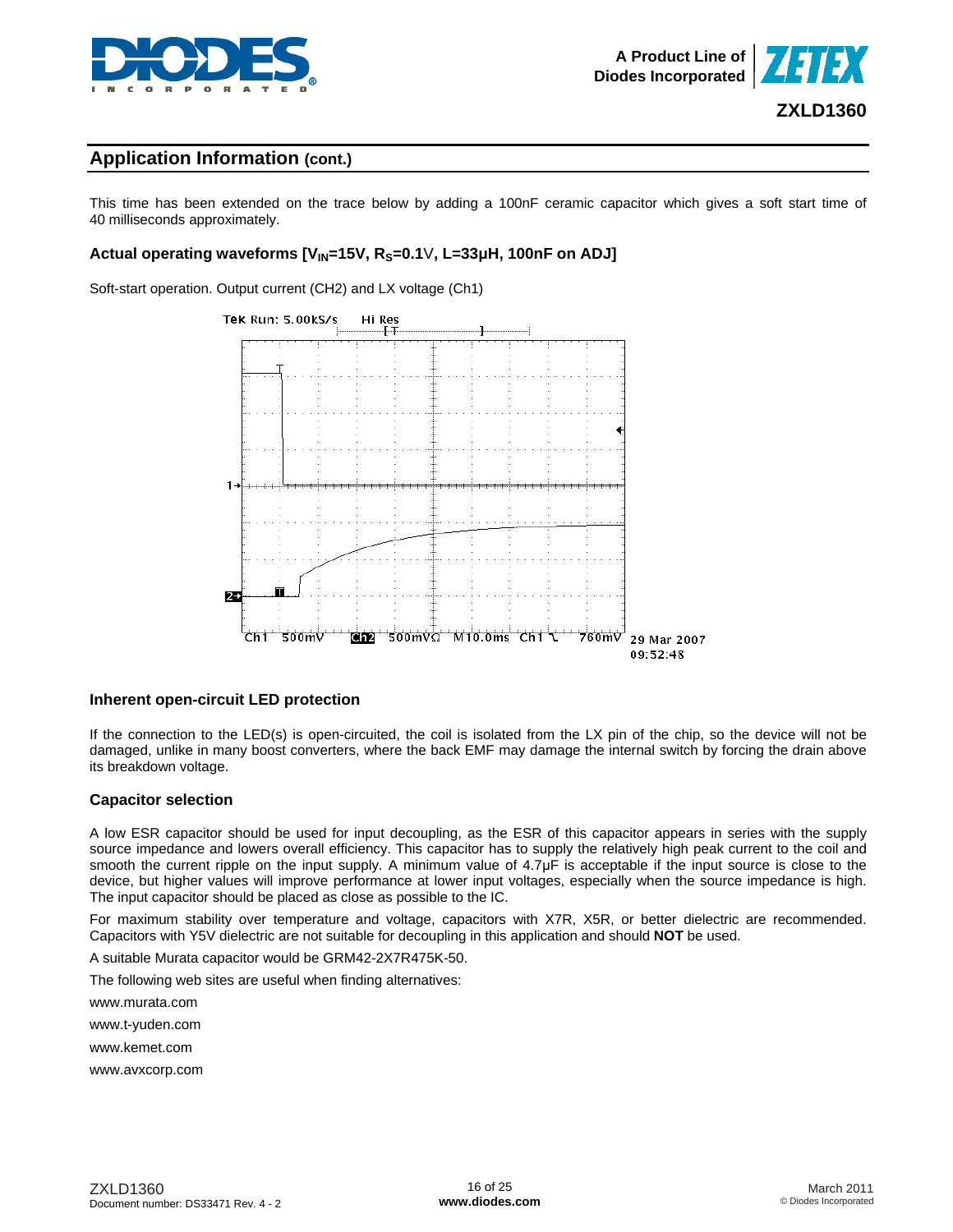

### **Inductor Selection**

Recommended inductor values for the ZXLD1360 are in the range 33µH to 100µH.

Higher values of inductance are recommended at higher supply voltages in order to minimize errors due to switching delays, which result in increased ripple and lower efficiency. Higher values of inductance also result in a smaller change in output current over the supply voltage range. (See graphs). The inductor should be mounted as close to the device as possible with low resistance connections to the LX and VIN pins.

The chosen coil should have a saturation current higher than the peak output current and a continuous current rating above the required mean output current.

Suitable coils for use with the ZXLD1360 are listed in the table below:

| Part No.       | (µH) | <b>DCR</b><br>(V) | <b>ISAT</b><br>(A) | <b>Manufacturer</b>         |  |
|----------------|------|-------------------|--------------------|-----------------------------|--|
| MSS1038-333    | 33   | 0.093             | 2.3                | CoilCraft www.coilcraft.com |  |
| MSS1038-683    | 68   | 0.213             | 1.5                |                             |  |
| NPIS64D330MTRF | 33   | 0.124             | 11                 | NIC www.niccomp.com         |  |

The inductor value should be chosen to maintain operating duty cycle and switch 'on'/'off' times within the specified limits over the supply voltage and load current range.

The following equations can be used as a guide, with reference to Figure 1 - Operating waveforms.

#### **LX Switch 'On' time**

$$
t_{ON} = \frac{L\Delta I}{V_{IN} - V_{LED} - I_{avg} \times (R_S + r_L + R_{LX})}
$$

**Note:** t<sub>ONmin</sub> > 240ns

 $t_{\text{OFF}} = \frac{L \Delta I}{V_{\text{LED}} + V_{\text{D}} + I_{\text{avg}} \times (R_{\text{S}} + r_{\text{L}})}$ 

**Note:** t<sub>OFFmin</sub> > 200ns

#### **Where:**

L is the coil inductance (H)

 $r<sub>L</sub>$  is the coil resistance ( $\Omega$ )

 $R_S$  is the current sense resistance  $(Ω)$ 

 $I_{\text{ava}}$  is the required LED current (A)

ΔI is the coil peak-peak ripple current (A) {Internally set to 0.3 x Iavg}

 $V_{IN}$  is the supply voltage (V)

VLED is the total LED forward voltage (V)

R<sub>LX</sub> is the switch resistance ( $\Omega$ ) {=0.5 $\Omega$  nominal}

 $V_D$  is the diode forward voltage at the required load current (V)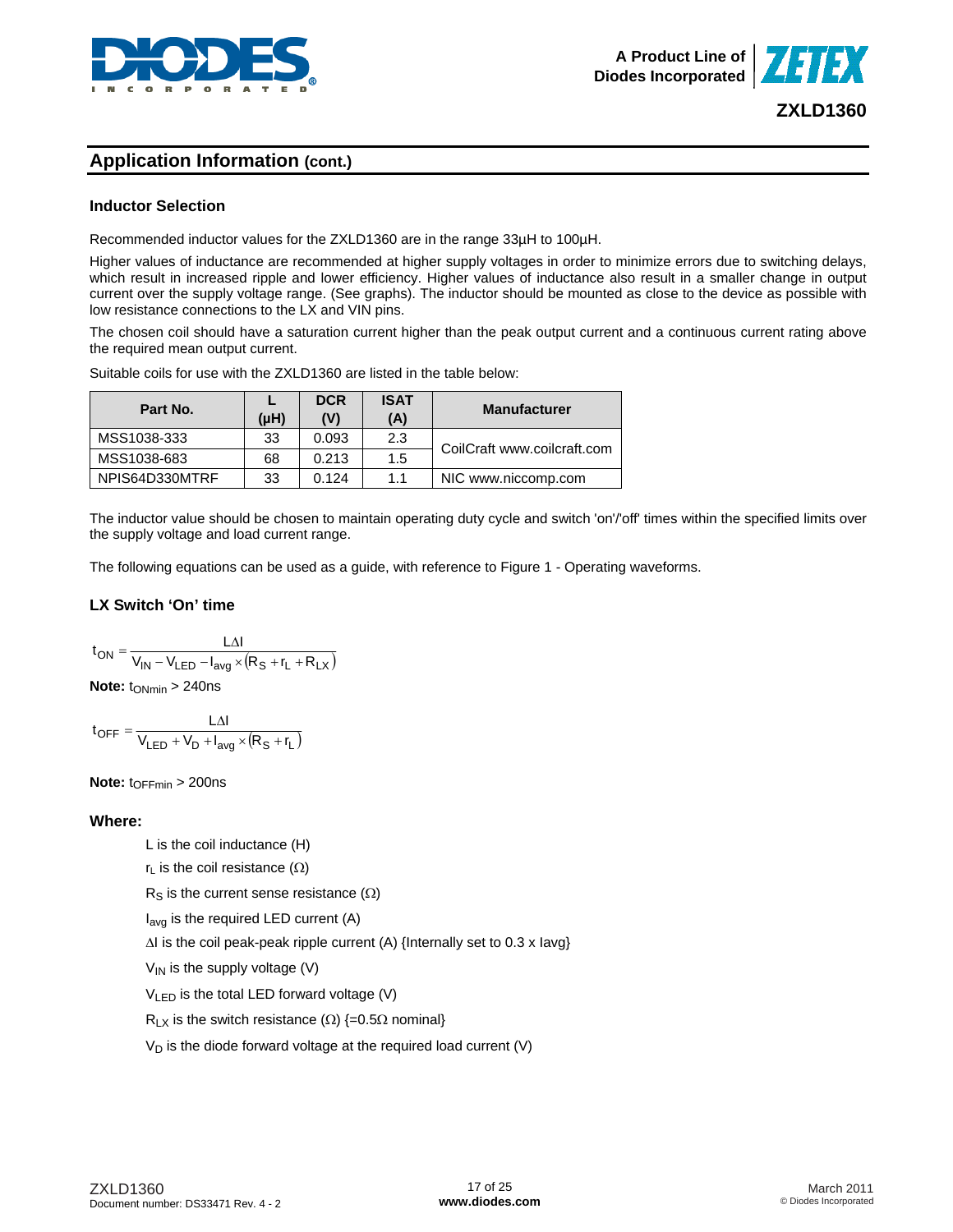



## **Example:**

For V<sub>IN</sub> =12V, L=33μH, rL=0.093, R<sub>S</sub>=0.1Ω, R<sub>LX</sub>=0.15Ω, V<sub>LED</sub>=3.6V, I<sub>avg</sub> =1A and V<sub>D</sub> =0.49V

 $t_{ON} = (33e-6 \times 0.3)/(12 - 3.6 - 0.693) = 1.28 \mu s$ 

 $t_{\text{OFF}} = (33e-6 \times 0.3)/(3.6 + 0.49 + 0.193) = 2.31 \mu s$ 

This gives an operating frequency of 280kHz and a duty cycle of 0.35.

These and other equations are available as a spreadsheet calculator from the Diodes website at **[www.diodes.com](http://www.diodes.com)**

Note that, in practice, the duty cycle and operating frequency will deviate from the calculated values due to dynamic switching delays, switch rise/fall times and losses in the external components.

Optimum performance will be achieved by setting the duty cycle close to 0.5 at the nominal supply voltage. This helps to equalize the undershoot and overshoot and improves temperature stability of the output current.

#### **Diode selection**

For maximum efficiency and performance, the rectifier (D1) should be a fast low capacitance Schottky diode with low reverse leakage at the maximum operating voltage and temperature.

They also provide better efficiency than silicon diodes, due to a combination of lower forward voltage and reduced recovery time.

It is important to select parts with a peak current rating above the peak coil current and a continuous current rating higher than the maximum output load current. It is very important to consider the reverse leakage of the diode when operating above 85°C. Excess leakage will increase the power dissipation in the device and if close to the load may create a thermal runaway condition.

The higher forward voltage and overshoot due to reverse recovery time in silicon diodes will increase the peak voltage on the LX output. If a silicon diode is used, care should be taken to ensure that the total voltage appearing on the LX pin including supply ripple, does not exceed the specified maximum value.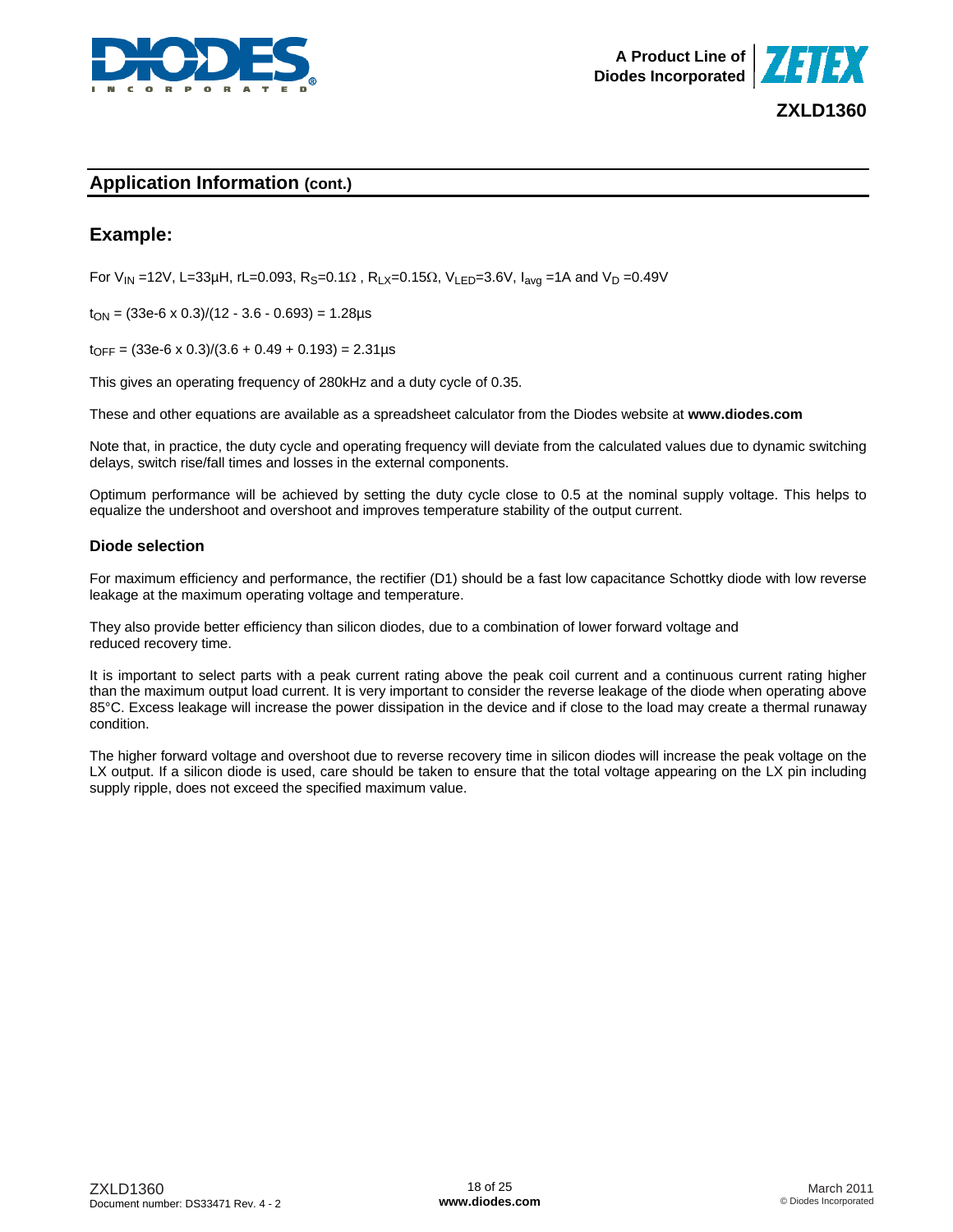

## **Reducing Output Ripple**

Peak to peak ripple current in the LED(s) can be reduced, if required, by shunting a capacitor Cled across the LED(s) as shown below:



A value of 1µF will reduce the supply ripple current by a factor three (approx.). Proportionally lower ripple can be achieved with higher capacitor values. Note that the capacitor will not affect operating frequency or efficiency, but it will increase startup delay, by reducing the rate of rise of LED voltage.

By adding this capacitor the current waveform through the LED(s) changes from a triangular ramp to a more sinusoidal version without altering the mean current value.

#### **Operation at low supply voltage**

The internal regulator disables the drive to the switch until the supply has risen above the start-up threshold  $(V_{\text{SU}})$ . Above this threshold, the device will start to operate. However, with the supply voltage below the specified minimum value, the switch duty cycle will be high and the device power dissipation will be at a maximum. Care should be taken to avoid operating the device under such conditions in the application, in order to minimize the risk of exceeding the maximum allowed die temperature. (See next section on thermal considerations). The drive to the switch is turned off when the supply voltage falls below the under-voltage threshold ( $V_{SD}$ ). This prevents the switch working with excessive 'on' resistance under conditions where the duty cycle is high.

Note that when driving loads of two or more LEDs, the forward drop will normally be sufficient to prevent the device from switching below approximately 6V. This will minimize the risk of damage to the device.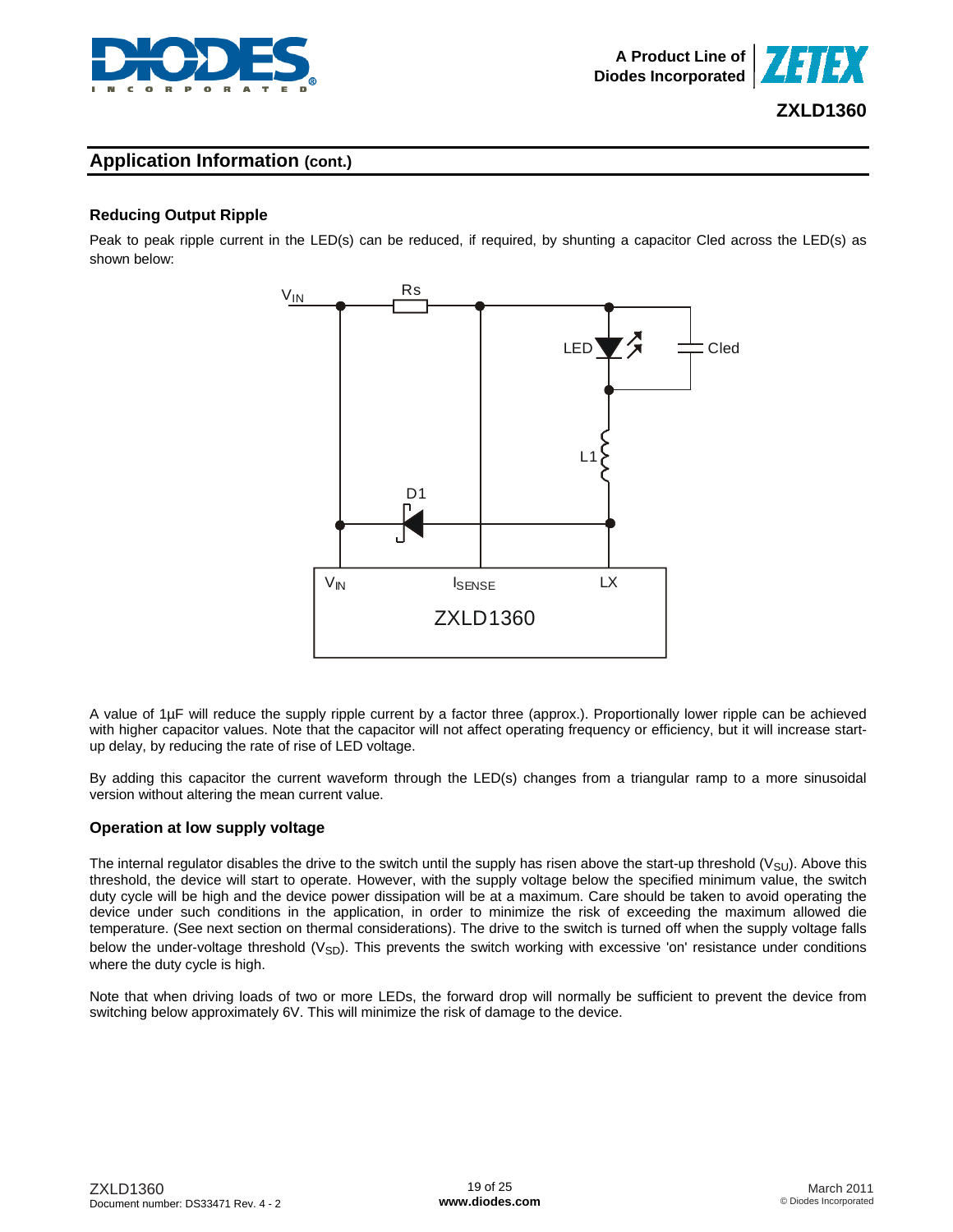

## **Thermal considerations**

When operating the device at high ambient temperatures, or when driving maximum load current, care must be taken to avoid exceeding the package power dissipation limits. The graph below gives details for power derating. This assumes the device to be mounted on a 25mm x 25mm PCB with 1oz copper standing in still air.



Note that the device power dissipation will most often be a maximum at minimum supply voltage. It will also increase if the efficiency of the circuit is low. This may result from the use of unsuitable coils, or excessive parasitic output capacitance on the switch output.

## **Thermal compensation of output current**

High luminance LEDs often need to be supplied with a temperature compensated current in order to maintain stable and reliable operation at all drive levels. The LEDs are usually mounted remotely from the device so, for this reason, the temperature coefficients of the internal circuits for the ZXLD1360 have been optimized to minimize the change in output current when no compensation is employed. If output current compensation is required, it is possible to use an external temperature sensing network - normally using Negative Temperature Coefficient (NTC) thermistors and/or diodes, mounted very close to the LED(s). The output of the sensing network can be used to drive the ADJ pin in order to reduce output current with increasing temperature.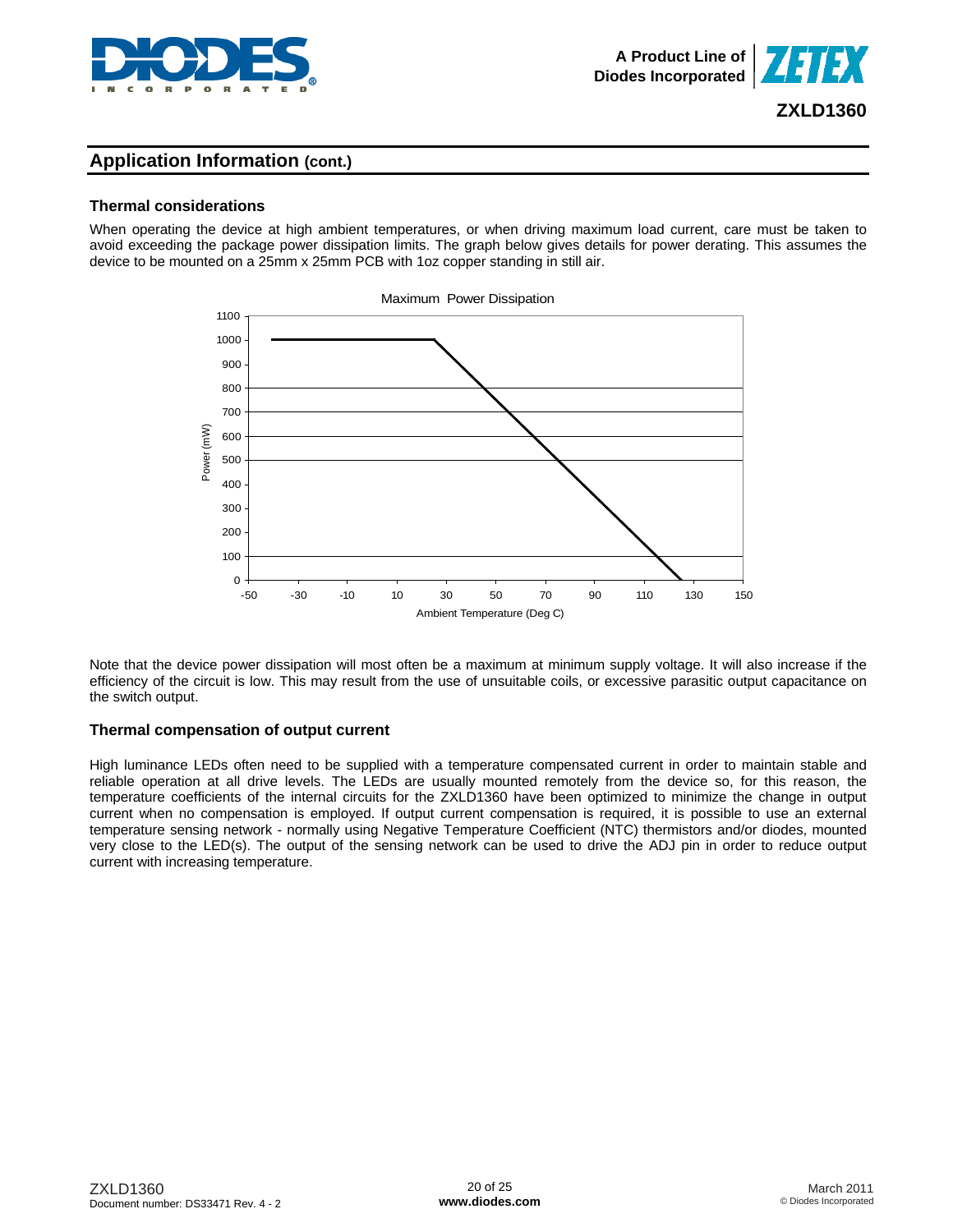



#### **Layout Considerations**

#### **LX pin**

The LX pin of the device is a fast switching node, so PCB tracks should be kept as short as possible. To minimize ground 'bounce', the ground pin of the device should be soldered directly to the ground plane.

#### **Coil and decoupling capacitors and current sense resistor**

It is particularly important to mount the coil and the input decoupling capacitor as close to the device pins as possible to minimize parasitic resistance and inductance, which will degrade efficiency. It is also important to minimize any track resistance in series with current sense resistor  $R_S$ . Its best to connect VIN directly to one end of  $R_S$  and Isense directly to the opposite end of RS with no other currents flowing in these tracks. It is important that the cathode current of the Schottky diode does not flow in a track between  $R_s$  and  $V_{\text{IN}}$  as this may give an apparent higher measure of current than is actual because of track resistance.

#### **ADJ pin**

The ADJ pin is a high impedance input for voltages up to 1.35V so, when left floating, PCB tracks to this pin should be as short as possible to reduce noise pickup. A 100nF capacitor from the ADJ pin to ground will reduce frequency modulation of the output under these conditions. An additional series 10kΩ resistor can also be used when driving the ADJ pin from an external circuit (see below). This resistor will provide filtering for low frequency noise and provide protection against high voltage transients.



#### **High voltage tracks**

Avoid running any high voltage tracks close to the ADJ pin, to reduce the risk of leakage currents due to board contamination. The ADJ pin is soft-clamped for voltages above 1.35V to desensitize it to leakage that might raise the ADJ pin voltage and cause excessive output current. However, a ground ring placed around the ADJ pin is recommended to minimize changes in output current under these conditions.

#### **Evaluation PCB**

A number of ZXLD1360 evaluation boards are available on request for qualified opportunities.

#### For example:

ZXLD1360EV11 MR16 replacement interfaces to external LED. The evaluation boards allow quick testing of the ZXLD1360 and provide a simple way of connecting external LEDs.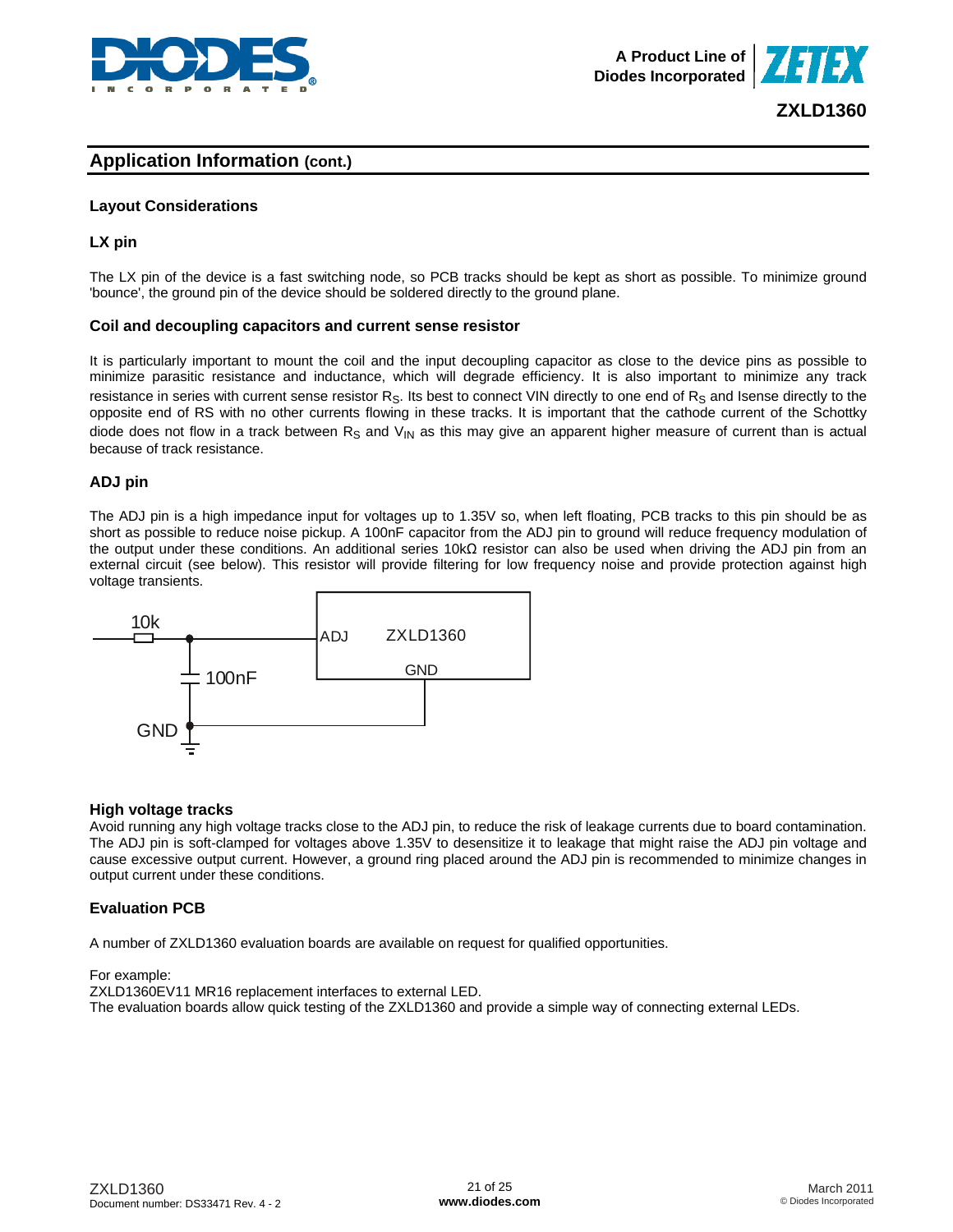



## **Dimming output current using PWM**

#### **Low frequency PWM mode**

When the ADJ pin is driven with a low frequency PWM signal (eg 100Hz), with a high level voltage VADJ and a low level of zero, the output of the internal low pass filter will swing between  $0V$  and  $V_{ADJ}$ , causing the input to the shutdown circuit to fall below its turn-off threshold (200mV nom) when the ADJ pin is low. This will cause the output current to be switched on and off at the PWM frequency, resulting in an average output current  $I_{\text{OUT}}$ avg proportional to the PWM duty cycle. (See Figure 3 - Low frequency PWM operating waveforms).



**Figure 3. Low frequency PWM operating waveforms** 

The average value of output current in this mode is given by:

### $I_{\text{OUT}}$ avg = 0.1D<sub>PWM</sub>/R<sub>S</sub> [for D<sub>PWM</sub> > 0.01]

This mode is preferable if optimum LED 'whiteness' is required. It will also provide the widest possible dimming range (approx. 100:1) and higher efficiency at the expense of greater output ripple.

Note that the low pass filter introduces a small error in the output duty cycle due to the difference between the start-up and shut-down times. This time difference is a result of the 200mV shutdown threshold and the rise and fall times at the output of the filter. To minimize this error, the PWM frequency should be as low as possible consistent with avoiding flicker in the LED(s).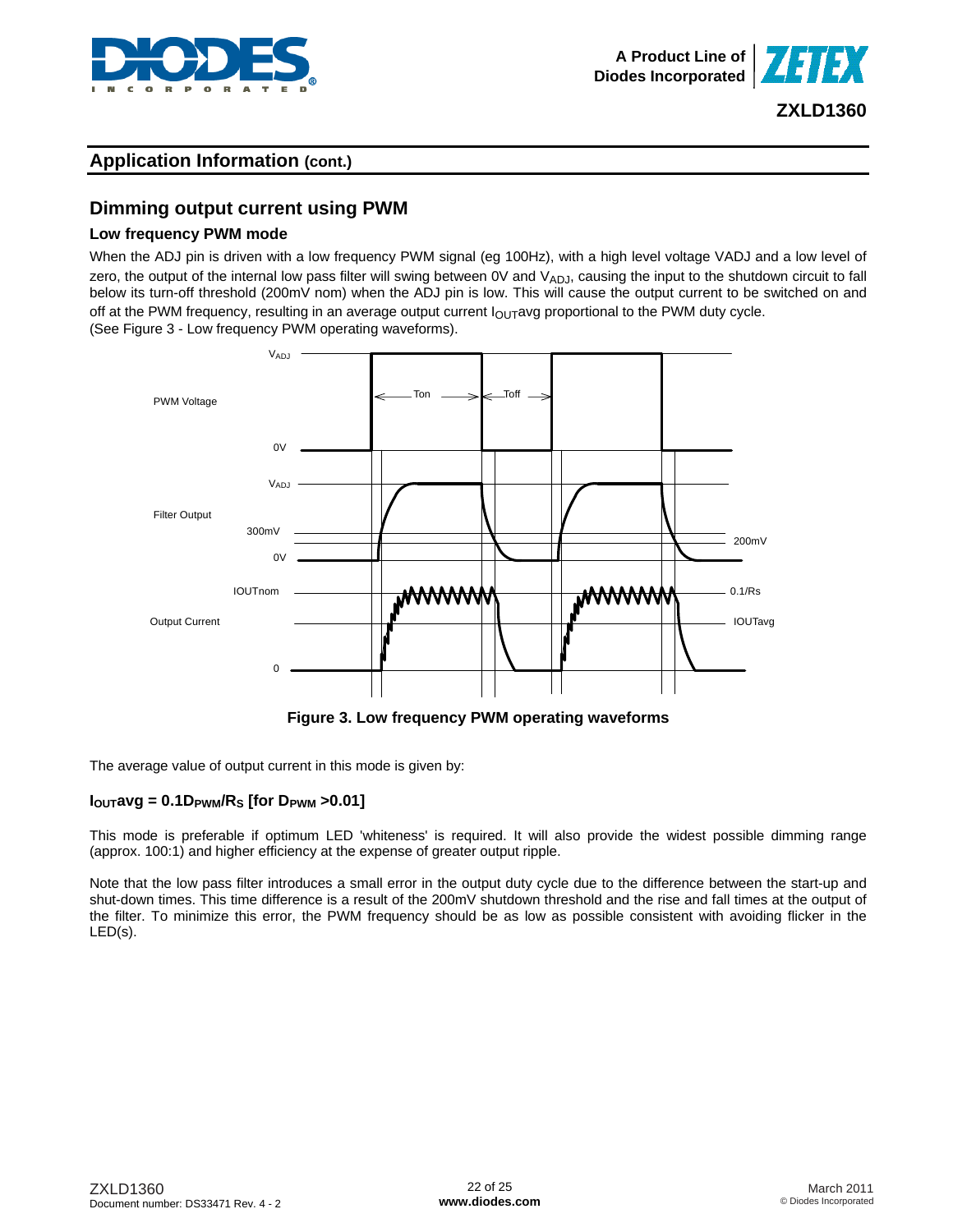

## **Application Information (cont.)**

### **High frequency PWM mode**

At PWM frequencies above 10kHz and for duty cycles above 0.16, the output of the internal low pass filter will contain a DC component that is always above the shutdown threshold. This will maintain continuous device operation and the nominal average output current will be proportional to the average voltage at the output of the filter, which is directly proportional to the duty cycle. (See Figure 4 – High frequency PWM operating waveforms). For best results, the PWM frequency should be maintained above the minimum specified value of 10kHz, in order to minimize ripple at the output of the filter. The shutdown comparator has approximately 50mV of hysteresis, to minimize erratic switching due to this ripple. An upper PWM frequency limit of approximately one tenth of the operating frequency is recommended, to avoid excessive output modulation and to avoid injecting excessive noise into the internal reference.



### **Figure 4. High Frequency PWM Operating Waveforms**

The nominal average value of output current in this mode is given by:

#### $I<sub>OUT</sub>nom$  »0.1D<sub>PWM</sub>/R<sub>S</sub> [for D<sub>PWM</sub> >0.16]

This mode will give minimum output ripple and reduced radiated emission, but with a reduced dimming range (approx.5:1). The restricted dimming range is a result of the device being turned off when the dc component on the filter output falls below 200mV.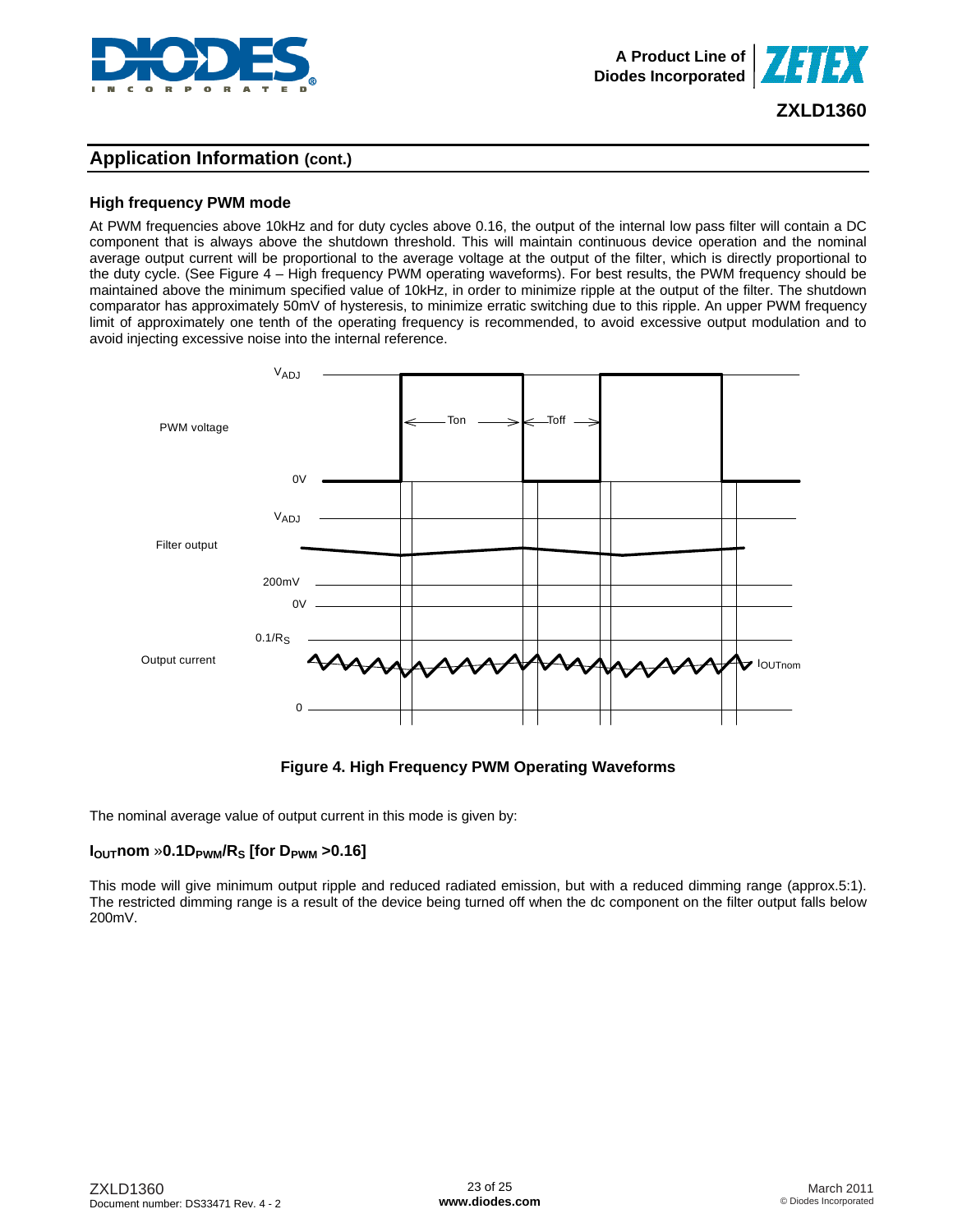



## **Ordering Information**

| <b>Device</b>          | Part<br><b>Mark</b> | <b>Code</b>     | Package Packaging<br>(Note 4) | Reel size l<br>(mm) | Reel width I<br>(mm) | per reel | Quantity   Part Number<br><b>Suffix</b> | <b>AEC-Q100</b><br>∟evel |
|------------------------|---------------------|-----------------|-------------------------------|---------------------|----------------------|----------|-----------------------------------------|--------------------------|
| <b>B</b> ZXLD1360ET5TA | 1360                | ET <sub>5</sub> | <b>TSOT23-5</b>               | 180                 |                      | 3000     |                                         | Grade 1                  |

## **Package Outline Diminsions**

**TSOT23-5** 



| Dim     | Min  | Max          | Typ  |  |  |  |
|---------|------|--------------|------|--|--|--|
| A       |      | 1.00         |      |  |  |  |
| А1      | 0.01 | 0.10         |      |  |  |  |
| Α2      | 0.84 | 0.90         |      |  |  |  |
| D       |      |              | 2.90 |  |  |  |
| Е       |      |              | 2.80 |  |  |  |
| E1      |      |              | 1.60 |  |  |  |
| b       | 0.30 | 0.45         |      |  |  |  |
| C       | 0.12 | 0.20         |      |  |  |  |
| е       |      |              | 0.95 |  |  |  |
| е1      |      |              | 1.90 |  |  |  |
| L       | 0.30 | 0.50         |      |  |  |  |
| L2      |      |              | 0.25 |  |  |  |
| θ       | 0°   | 8°           | 4°   |  |  |  |
| θ1      | 4°   | $12^{\circ}$ |      |  |  |  |
| ensions |      |              |      |  |  |  |

**TSOT23-5** 

⅂

 $A1$ A2 A